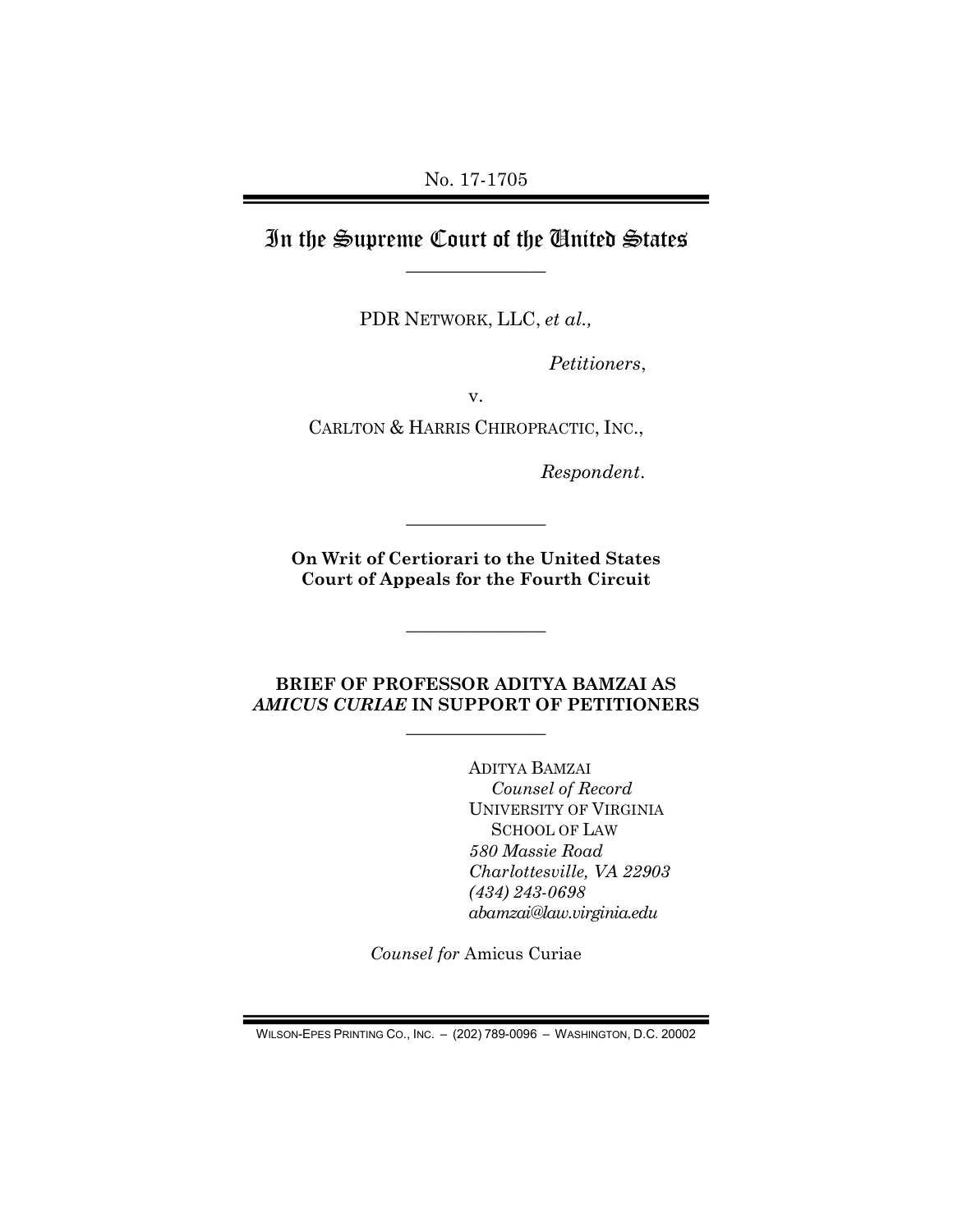# QUESTION PRESENTED

 Whether the Hobbs Act required the district court in this case to accept the FCC's legal interpretation of the Telephone Consumer Protection Act.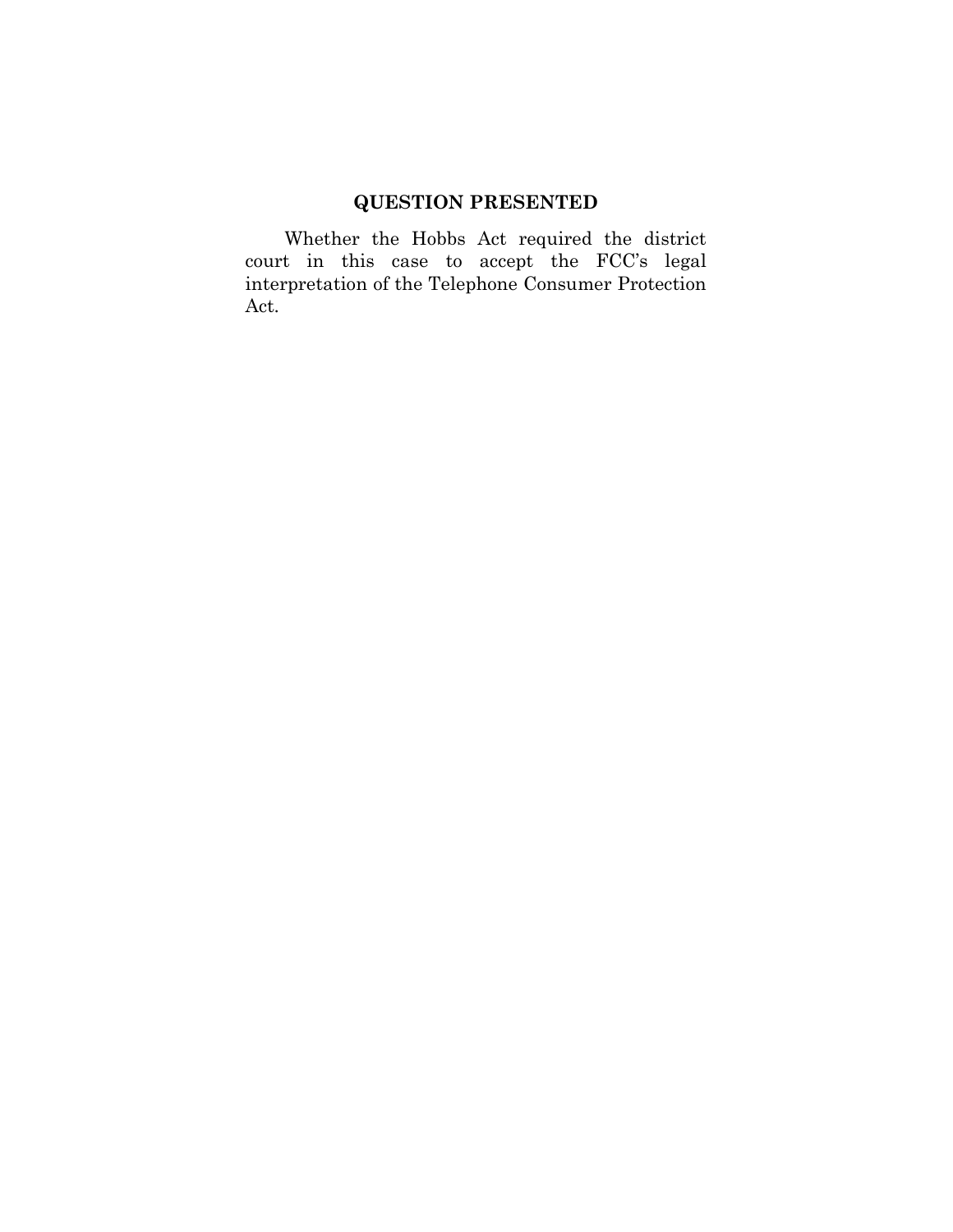# TABLE OF CONTENTS

|              | INTEREST OF AMICUS CURIAE 1                                                                            |
|--------------|--------------------------------------------------------------------------------------------------------|
|              |                                                                                                        |
|              |                                                                                                        |
| $\mathsf{A}$ | Constitutional framework5                                                                              |
| В.           |                                                                                                        |
|              | Early statutory review mechanisms. 12<br>$\mathcal{I}$ .                                               |
|              | <i>Emergency Price Control Act.</i> 15<br>2.                                                           |
|              | 3.<br>The Administrative Procedure Act.  19                                                            |
|              | <i>Administrative Orders Review Act.</i> 20<br>$\boldsymbol{\varLambda}$                               |
|              |                                                                                                        |
| $\mathbf{A}$ | The Hobbs Act's use of the term<br>"determine the validity of" incorporated                            |
| $\rm B$ .    | A court does not "determine the<br>validity of" a regulation by<br>disagreeing with the interpretation |
|              |                                                                                                        |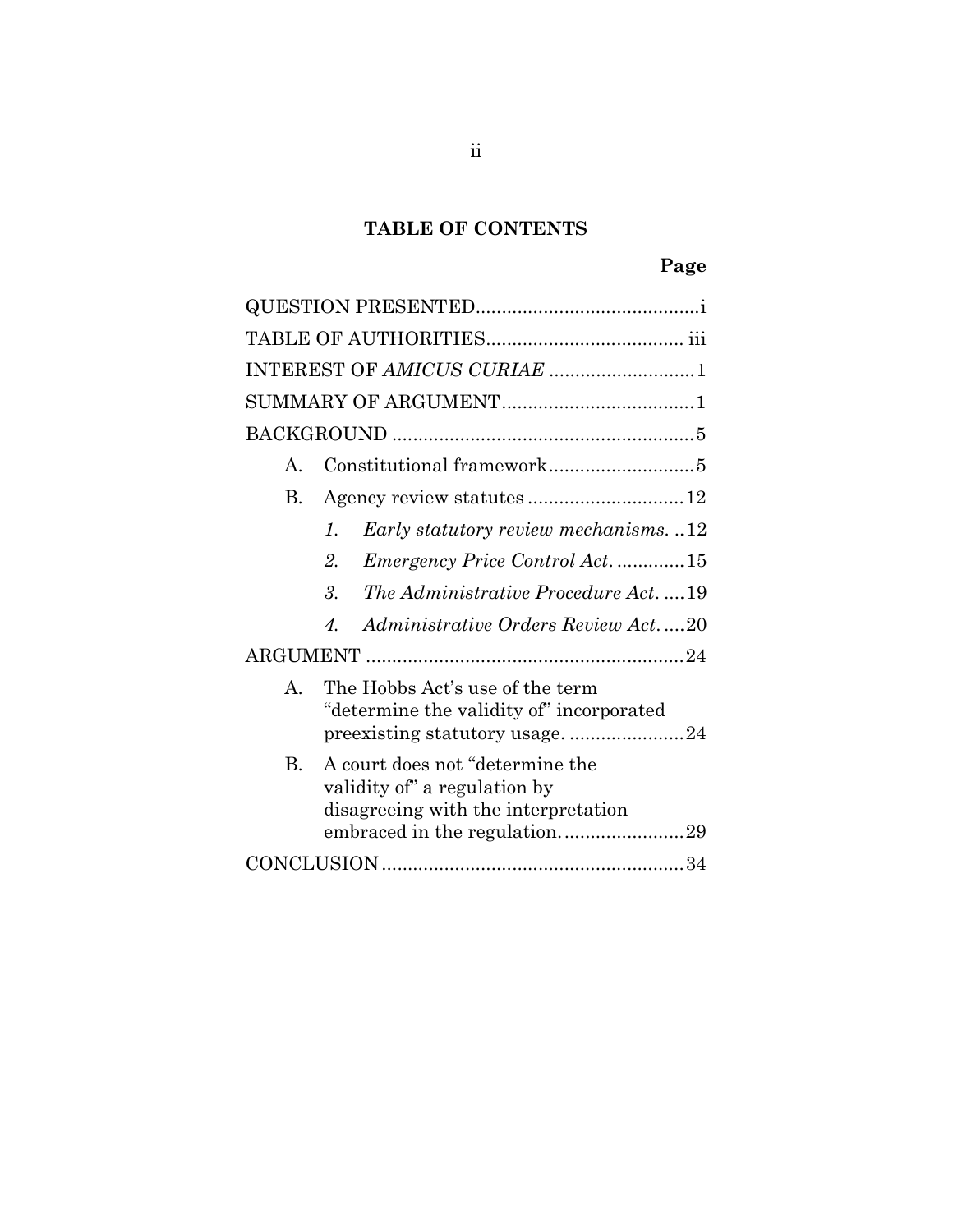# TABLE OF AUTHORITIES

# Cases

| Adamo Wrecking Co. v. United States,                   |
|--------------------------------------------------------|
|                                                        |
| Bank Markazi v. Peterson,                              |
|                                                        |
| Bowles v. Willingham,                                  |
|                                                        |
| Branch v. Smith,                                       |
|                                                        |
| Chevron, U.S.A., Inc. v. Nat. Res. Def. Council, Inc., |
|                                                        |
| Chrysler Corp v. EPA,                                  |
|                                                        |
| Consolo v. Federal Maritime Commission,                |
|                                                        |
| Erlenbaugh v. United States,                           |
|                                                        |
| Fast v. DiSalle,                                       |
| 193 F.2d 181 (Emergency Ct. App. 1951) 33              |
| FCC v. ITT World Communications, Inc.,                 |
|                                                        |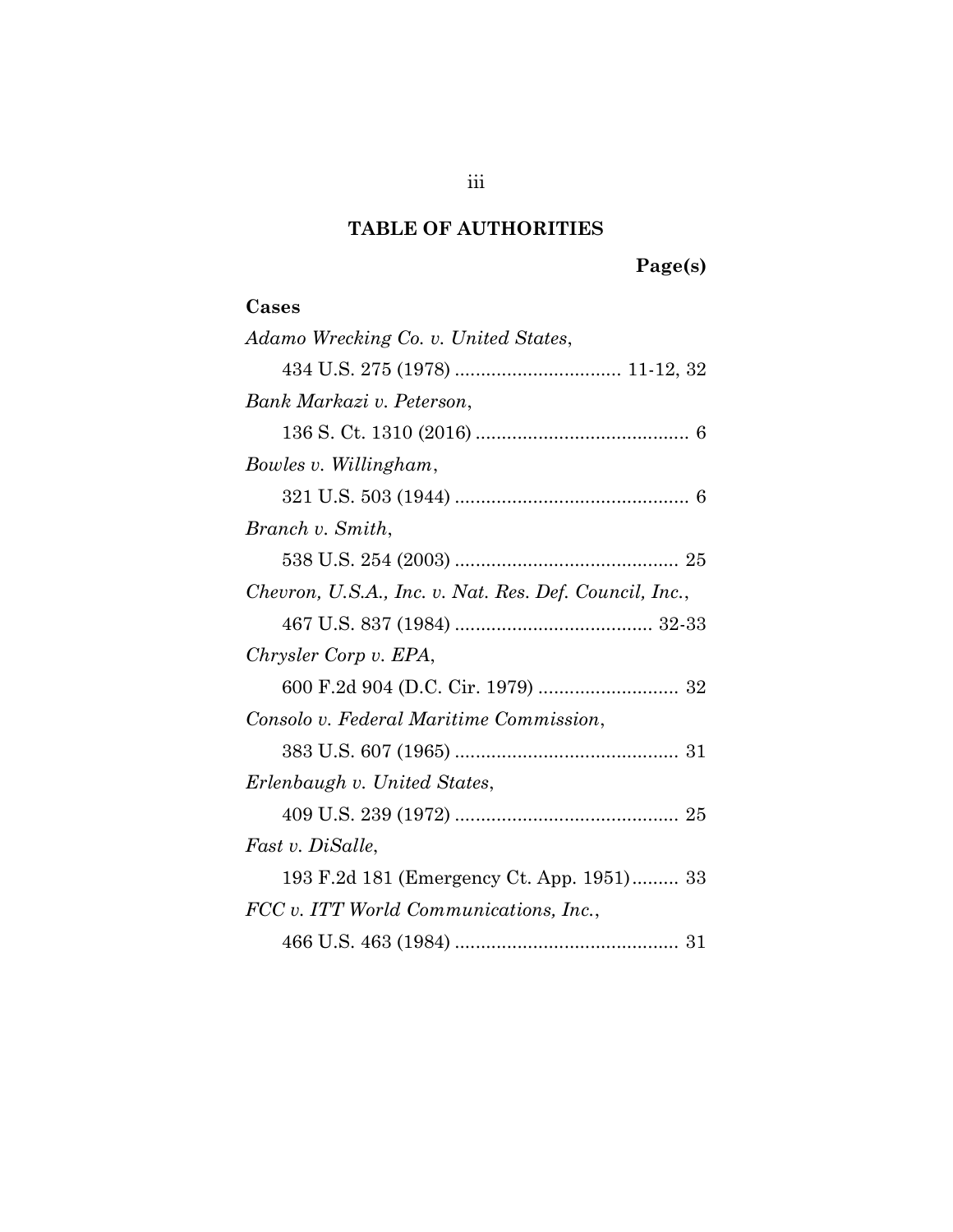| Florida Power & Light Co. v. Lorion,                                               |
|------------------------------------------------------------------------------------|
|                                                                                    |
| Hall v. Hall,                                                                      |
|                                                                                    |
| Harrison v. PPG Indus., Inc.,                                                      |
|                                                                                    |
| Hertz Corp v. Friend,                                                              |
|                                                                                    |
| ICC v. Brotherhood of Locomotive Engineers,                                        |
|                                                                                    |
| Lockerty v. Phillips,                                                              |
|                                                                                    |
| Port of Boston Marine Terminal Association v.<br>Rederiaktiebolaget Transatlantic, |
|                                                                                    |
| United States v. Klein,                                                            |
|                                                                                    |
| United States v. Los Angeles & S.L.R. Co.,                                         |
|                                                                                    |
| United States v. Mendoza-Lopez,                                                    |
|                                                                                    |
| Yakus v. United States,                                                            |
|                                                                                    |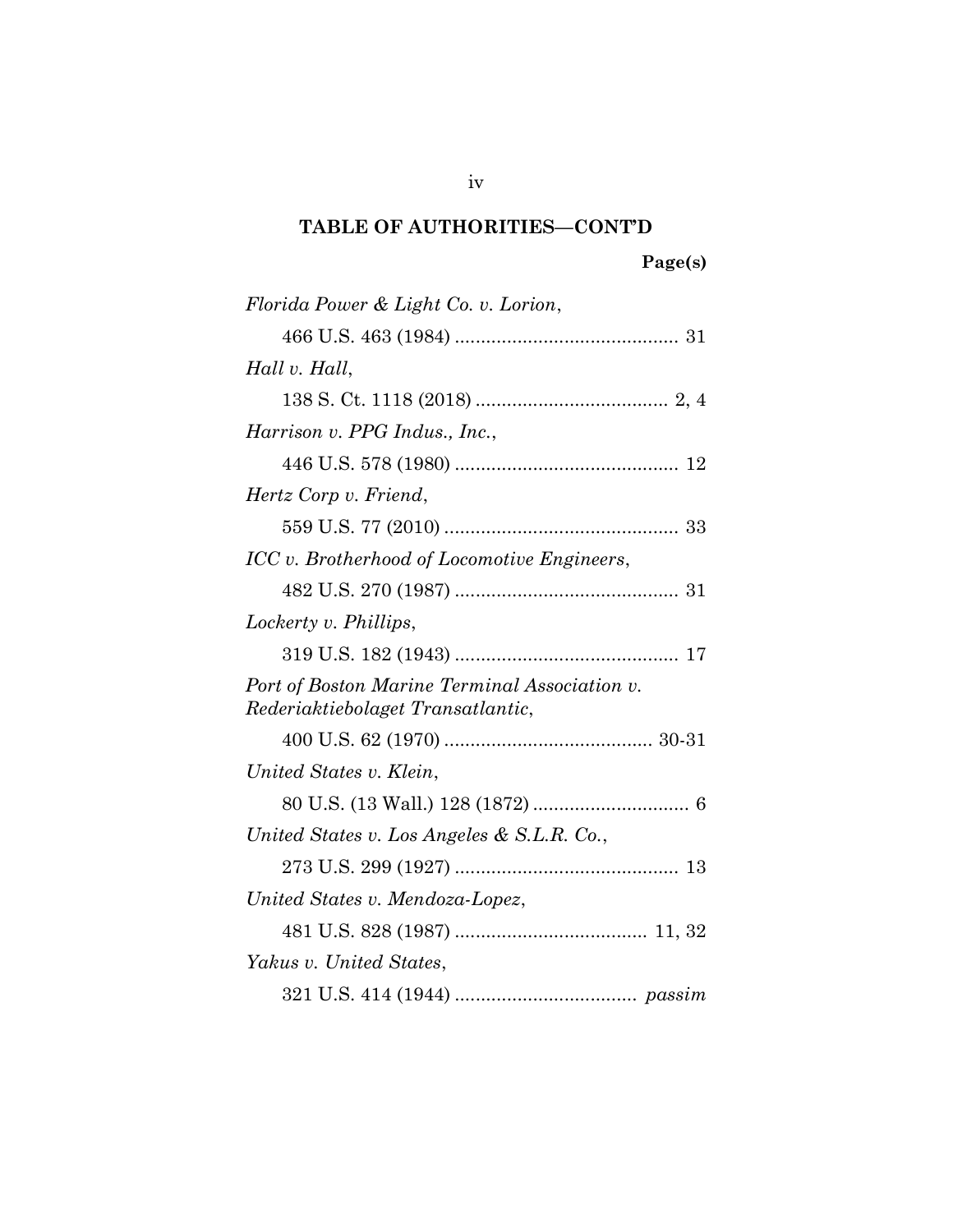# Constitutional, Statutory, & Regulatory Provisions U.S. Const. art. III, § 1 ................................................ 5 U.S. Const. amend. V .................................................. 5 5 U.S.C. § 703 ............................................................ 19 5 U.S.C. § 706 ............................................................ 19 28 U.S.C. § 2342 ................................................ 1, 3, 30 28 U.S.C. § 2343 ........................................................ 23 28 U.S.C. § 2344 ........................................................ 23 28 U.S.C. § 2349 ........................................................ 23 28 U.S.C. §§ 2341-2351 ............................................... 2 Act to Establish a Court of Private Land Claims, 26 Stat. 854 (1891) ............................................. 15 Administrative Orders Review Act, Pub. L. No. 81-901, 64 Stat. 1129 (1950) ... passim Administrative Procedure Act, 60 Stat. 237 (1946) ........................................ 19-20 Communications Act of 1934, 48 Stat. 1064 (1934) ........................................... 14 Emergency Price Control Act of 1942, 56 Stat. 23 .................................. 6-8, 15, 17, 20, 28 Hepburn Act, 34 Stat. 584 (1906) ............................................. 13

v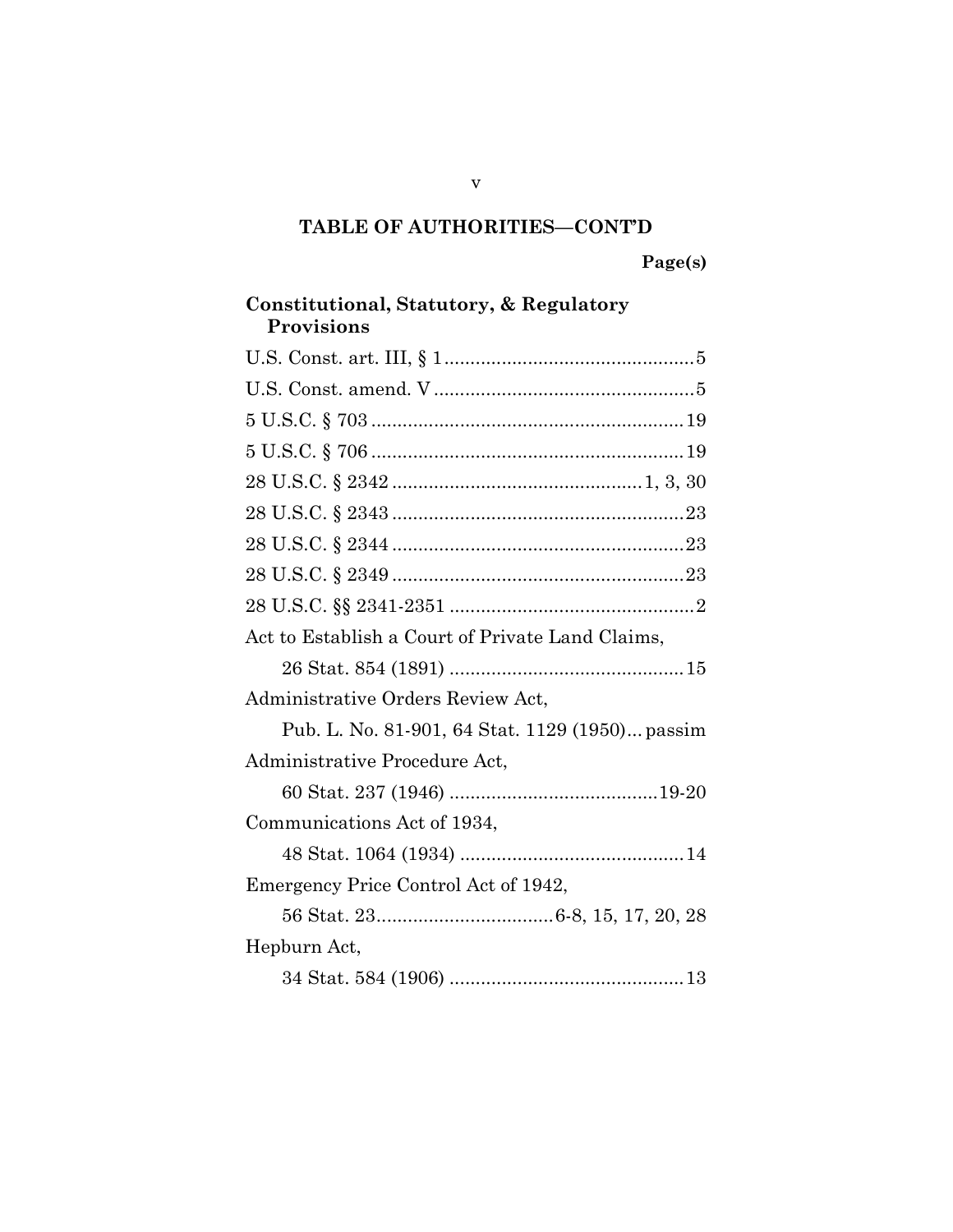| Inflation Control Act of October 2, 1942, |
|-------------------------------------------|
|                                           |
| Mann-Elkins Act,                          |
|                                           |
| Packers and Stockyards Act,               |
|                                           |
| Perishable Agricultural Commodities Act,  |
|                                           |
| Shipping Act of 1916,                     |
|                                           |
| Stabilization Extension Act,              |
|                                           |
| Urgent Deficiencies Act,                  |
|                                           |
| Revised Maximum Price Regulation No. 169, |
|                                           |

# Miscellaneous

| Attorney General's Manual on the<br>Administrative Procedure Act (1947)19-20 |
|------------------------------------------------------------------------------|
| Aditya Bamzai,                                                               |
| The Origins of Judicial Deference to Executive<br>Interpretation,            |

vi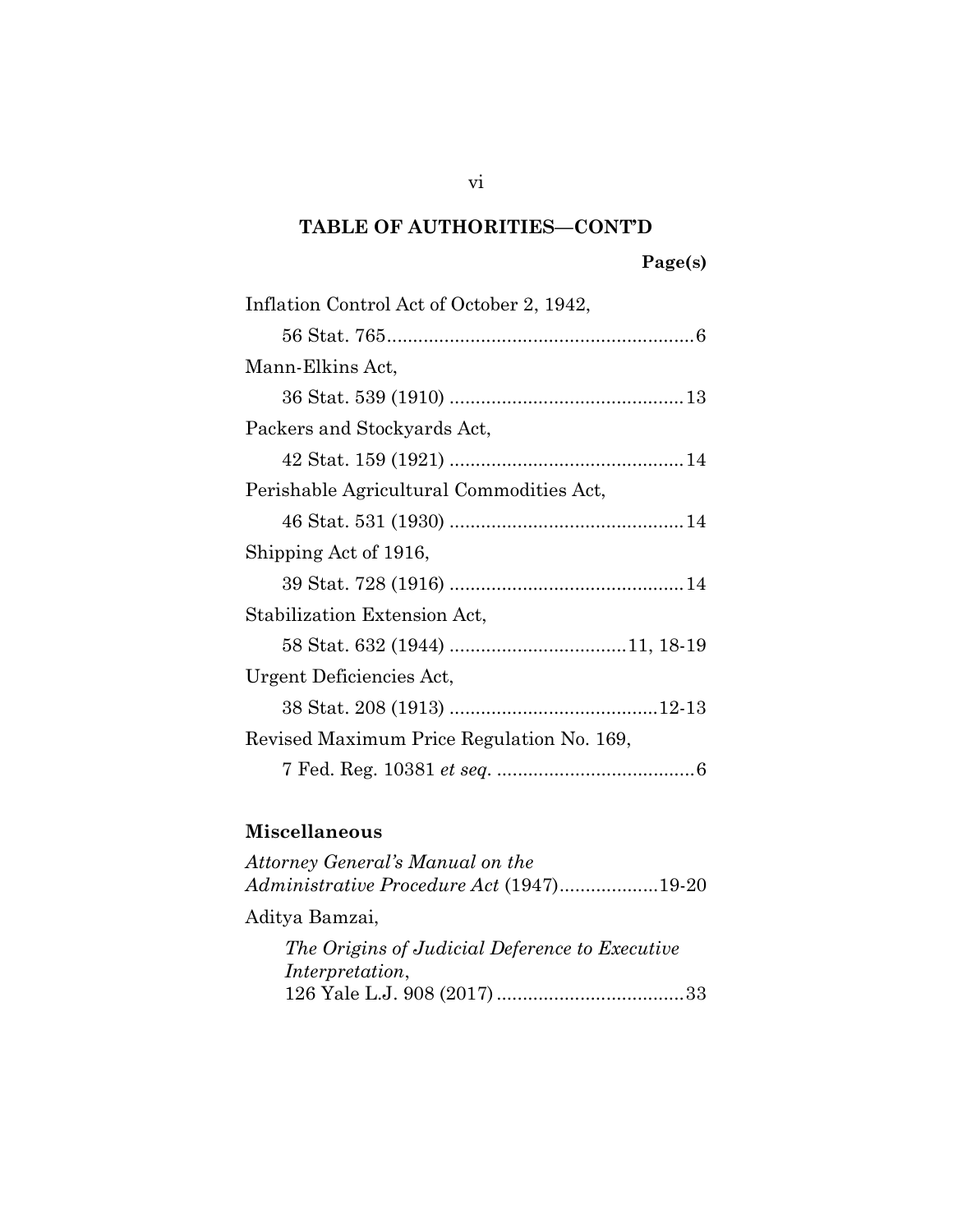Richard H. Fallon, Jr. et al., Hart and Wechsler's The Federal Courts and the Federal System (7th ed. 2015) ....................................................... 6 Felix Frankfurter, Some Reflections on the Reading of Statutes, 47 Colum. L. Rev. 527 (1947) ............................ 24 Henry M. Hart, Jr., The Power of Congress to Limit the Jurisdiction of Federal Courts: An Exercise in Dialectic, 66 Harv. L. Rev. 1362 (1953) ............................. 10 Louis L. Jaffe, Judicial Control of Administrative Action (1965) ............................ 13 Caleb Nelson, Statutory Interpretation (2011) ......................... 25 Price-Control Bill, Hearings before the Committee on Banking and Currency, House of Representatives, 77th Cong., 1st Sess. (1942) ............................................ 16, 18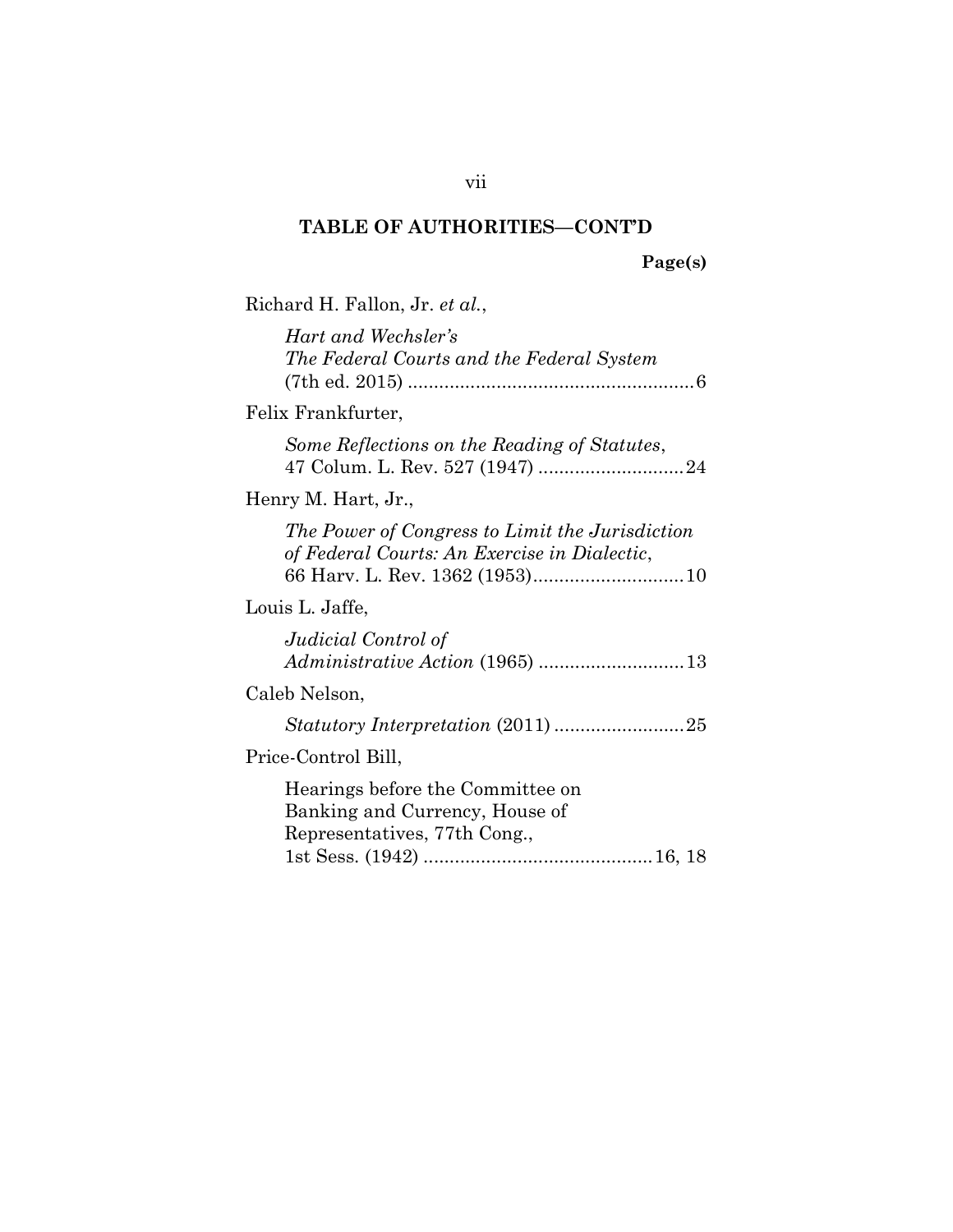Page(s)

Providing for the Review of Orders of Certain Agencies, and Incorporating into the Judicial Code Certain Statutes Relating to Three-Judge District Courts,

| Hearings before Subcommittee No. 3   |
|--------------------------------------|
| and Subcommittee No. 4 of the        |
| Committee on the Judiciary,          |
| House of Representatives, on         |
| H.R. 1468, H.R. 1470, and H.R. 2271, |
|                                      |
| Report of the Judicial Conference    |
|                                      |
| Report of the Judicial Conference    |
|                                      |
| Report of the Judicial Conference    |
|                                      |
| Report of the Judicial Conference    |
|                                      |
| Report of the Judicial Conference    |
|                                      |
| Report of the Judicial Conference    |
|                                      |
| Report of the Judicial Conference    |
|                                      |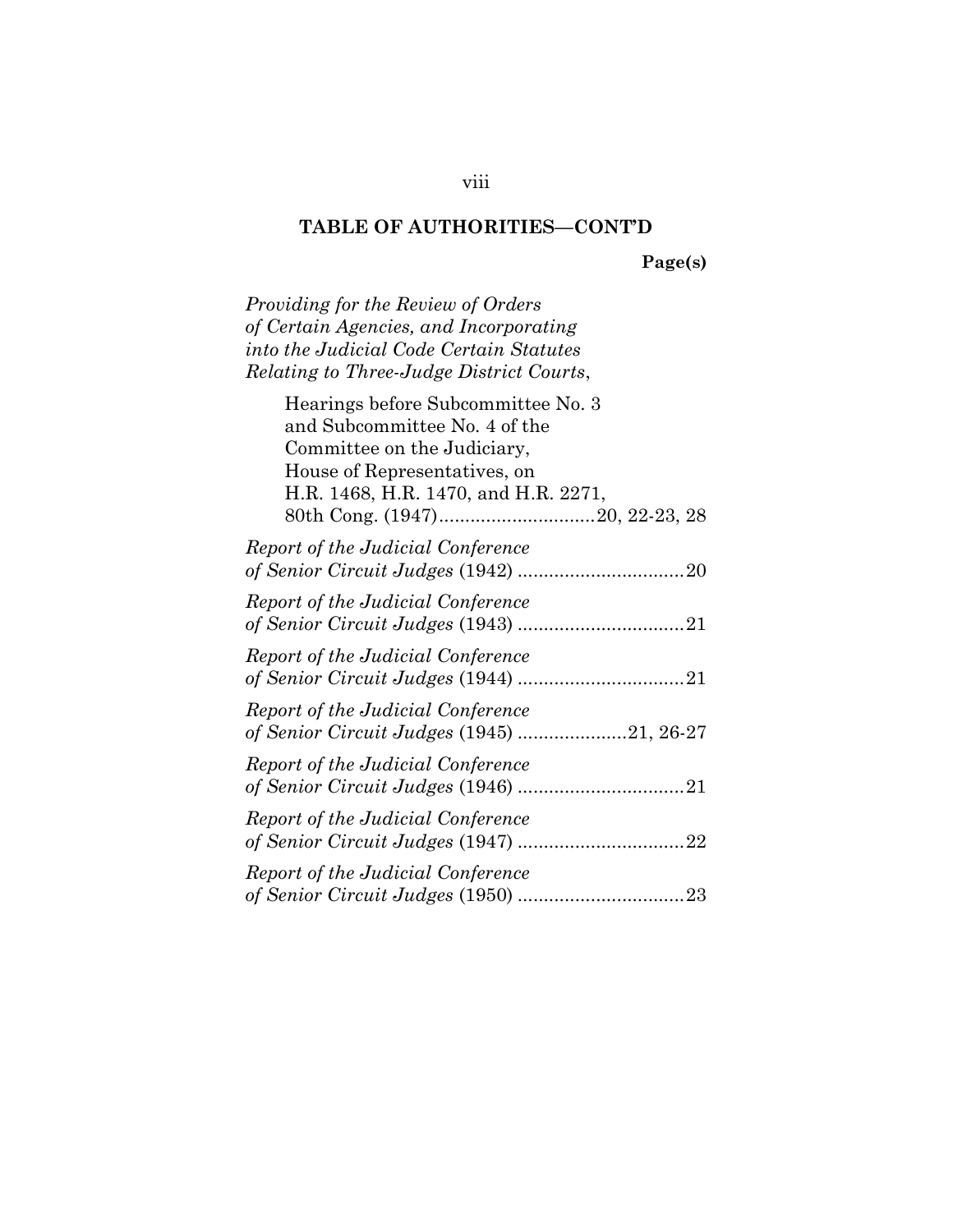## INTEREST OF AMICUS CURIAE

Aditya Bamzai is an associate professor at the University of Virginia School of Law. He teaches and writes about civil procedure, federal courts, and administrative law, and he has an interest in the sound development of these fields.

#### SUMMARY OF ARGUMENT

Does a federal district court "determine the validity" of an agency's regulation under 28 U.S.C. § 2342 by interpreting a statute contrary to the interpretation embraced in the regulation? In this case, the answer to that question is no, though for reasons somewhat different from those given by the petitioners.

The Administrative Orders Review Act commonly referred to as the "Hobbs Act" after its principal sponsor, Representative Samuel Hobbs splits the jurisdiction of federal courts to address certain legal questions in certain federal cases. See Pub. L. No. 81-901, 64 Stat. 1129 (1950) (codified as

 $\overline{a}$ 

The parties have consented in writing to the filing of this brief, and their letters of consent have been filed with the Clerk. No party's counsel authored this brief in whole or in part, and no counsel or party made a monetary contribution intended to fund its preparation or submission. The University of Virginia School of Law provides financial support for activities related to faculty members' research and scholarship, which helped defray the costs of preparing this brief. (The School is not a signatory to the brief, and the views expressed here are those of the amicus curiae.) Otherwise, no person or entity other than the amicus curiae has made a monetary contribution intended to fund the preparation or submission of this brief.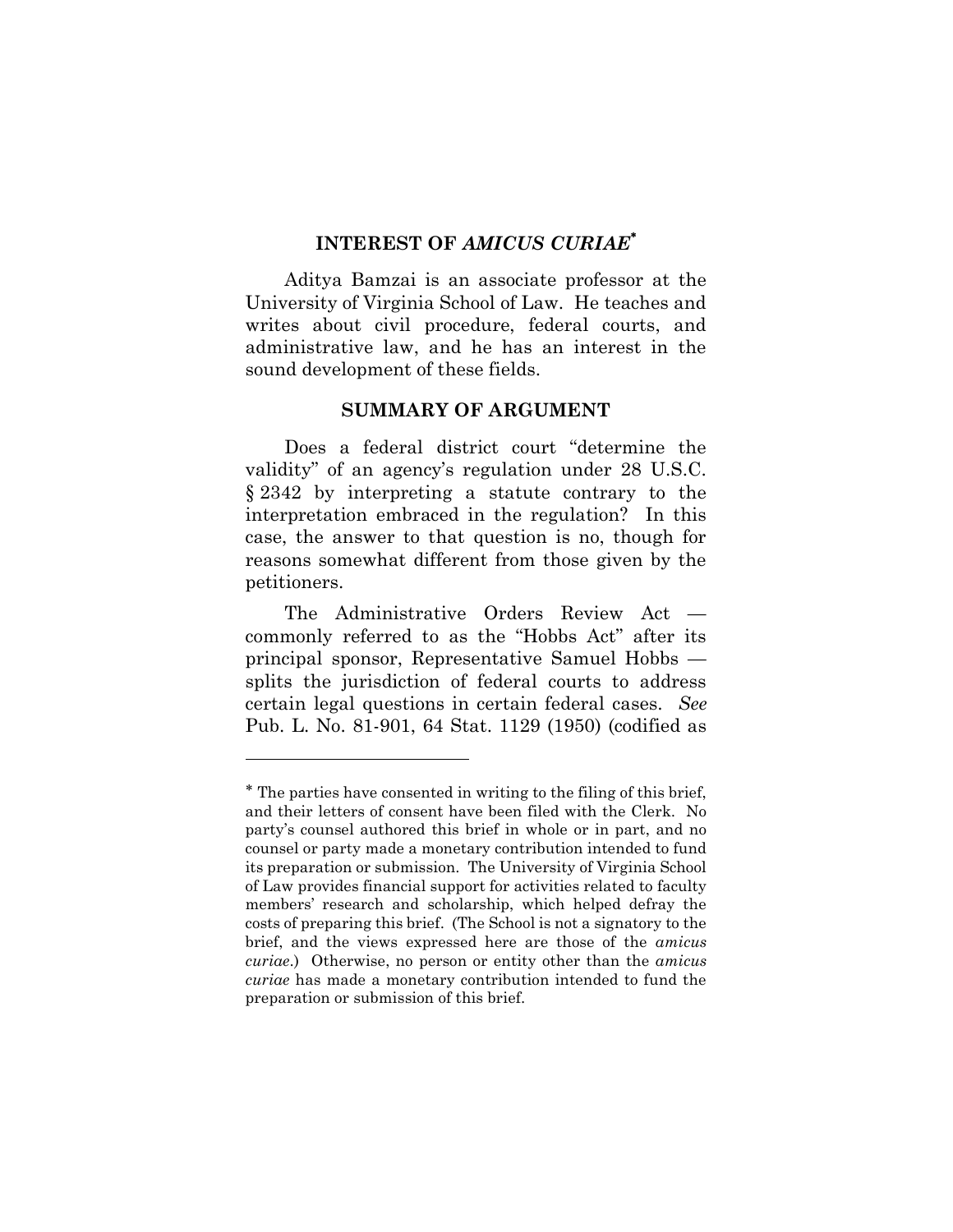amended at 28 U.S.C. §§ 2341-2351). It vests "exclusive jurisdiction" in the courts of appeals to perform a set of specified actions, with review obtainable within a 60-day time period and with regard to certain orders and regulations. But the Act leaves district courts to take any other actions specifically, any actions not specified in the Hobbs Act's text — in the ordinary course of the district court's functions. By splitting federal court jurisdiction in this manner, the Hobbs Act raises questions of constitutional structure and statutory meaning.

First, as to constitutional structure: This Court addressed the constitutionality of such a "jurisdictionsplitting" provision in Yakus v. United States, 321 U.S. 414 (1944), where it held that the "exclusive jurisdiction" provisions of the Emergency Price Control Act of 1942 complied with due process and Article III. That statute created the Emergency Court of Appeals, a temporary Article III court vested with the "exclusive jurisdiction" to "determine the validity of any regulation or order" promulgated by the Office of Price Administration under certain statutory authorities. The Yakus Court held that this provision precluded a criminal defendant from raising the invalidity of a regulation as a defense in his criminal trial. In the Court's view, it was constitutional for Congress to "deprive" criminal defendants "of opportunity to attack" a regulation "in a prosecution for its violation." 321 U.S. at 431.

Yakus is a controversial precedent that has been criticized by Justices of this Court and by scholars. Indeed, the Court has gone so far as to suggest that aspects of Yakus should be cabined to the wartime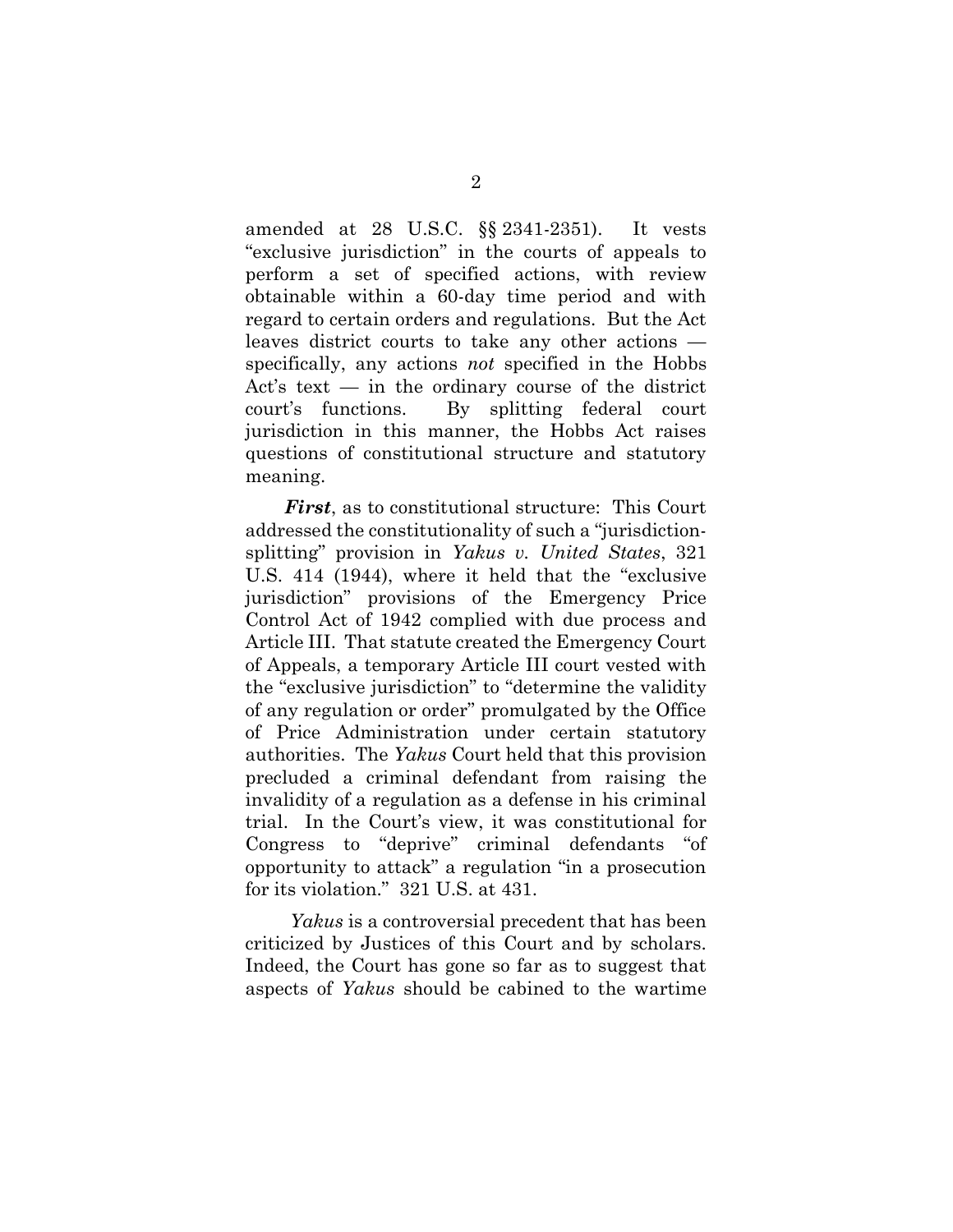context. But this Court can decide this case based on a faithful construction of the Hobbs Act. If this Court, however, were to construe the Hobbs Act's jurisdictional provisions too broadly, it would raise a similar set of questions under Article III and the Due Process Clause as the Court confronted in Yakus and it would require this Court to revisit that case's holding in the peacetime context.

Second, as to statutory meaning: The precise boundary between matters reviewable only directly and those reviewable in collateral proceedings is specified by the Hobbs Act's statutory terms. The courts of appeals have "exclusive jurisdiction" to "enjoin, set aside, suspend (in whole or in part), or [ ] determine the validity" of certain specified orders, 28 U.S.C. § 2342, including certain orders promulgated by the Federal Communications Commission ("FCC"),  $\S 2342(a)$ . To the extent that a statute other than the Hobbs Act vests courts with jurisdiction, a district court is free — indeed, it is obligated — to adjudicate a case using generally applicable principles, unless the district court takes one of the four actions identified in the Hobbs Act's text.

When a district court merely disagrees with an interpretation expressed in an agency's regulation, it does not take any of the four actions specified by the Hobbs Act. Congress borrowed the terms used in the Hobbs Act — "enjoin," "set aside," "suspend," and "determine the validity" — from preexisting statutory schemes governing judicial review of agency action. The term "enjoin" is familiar from the law of equitable remedies. At the time of the Hobbs Act's adoption in 1950, the terms "set aside" and "suspend" were also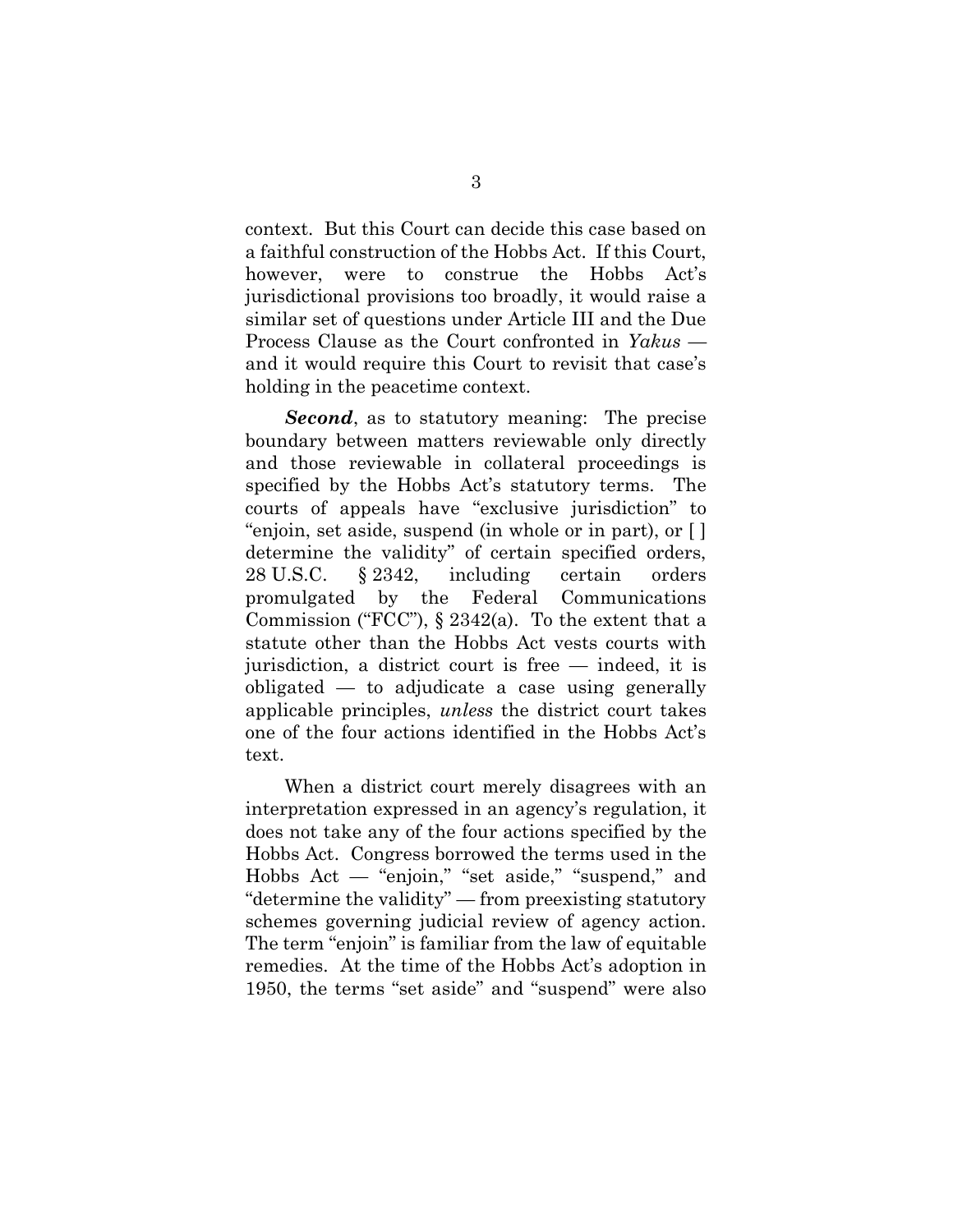familiar from special statutory provisions governing judicial review of agency action, such as the Urgent Deficiencies Act of 1913.

That leaves the statutory term "determine the validity of." Here, again, the key precedent is Yakus. As amicus explains below, the most natural inference is that, when Congress enacted the Hobbs Act in 1950, it borrowed the statutory language "determine the validity of" from the Emergency Price Control Act of 1942, which the Court construed in Yakus in 1944. Like the Hobbs Act, the Emergency Price Control Act split the jurisdiction of the federal courts, using similar terms to draw the line between the jurisdiction of the Emergency Court of Appeals and that of federal district courts. The most natural way to read "determine the validity of" in the Hobbs Act, thus, is to interpret those terms to carry the same meaning given to them in Yakus, as well as the same limitations that would have been in place when Congress enacted the Hobbs Act in 1950. Yakus held that a district court "determined the validity of" a regulation when the crime charged was a violation of the regulation itself. The validity of the regulation was necessarily an element of the crime. Where the dispute is (as here) over statutory meaning, the logic of Yakus does not apply.

Put differently, a court "determines the validity of" a regulation if, and only if, a violation of the regulation is necessarily a part of the elements of the crime or civil cause of action at issue in the case. The text of the Hobbs Act, the canon of constitutional avoidance, and the interpretive rules in place at the time of the Hobbs Act's enactment all point in the direction of allowing district courts to interpret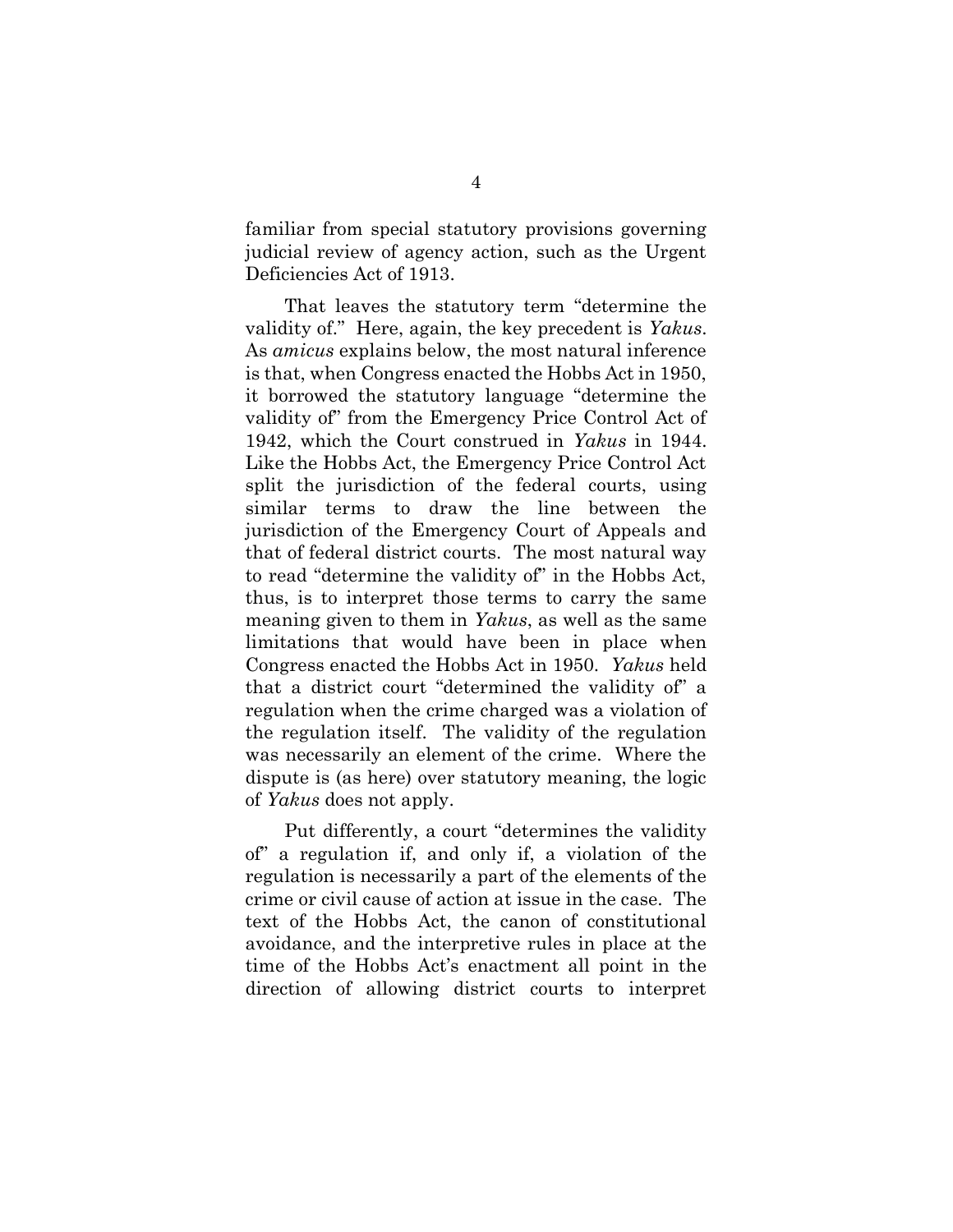statutes, notwithstanding a prior agency interpretation, where the regulation is merely interpretive.

For these reasons, as well as those given below, amicus respectfully submits that the Court should reverse the judgment of the court of appeals.

#### BACKGROUND

 This case is about the meaning of a set of terms "with a legal lineage stretching back" to early Twentieth Century statutes authorizing judicial review of administrative action. Hall v. Hall, 138 S. Ct. 1118, 1125 (2018). Accordingly, before turning to an analysis of the Hobbs Act's provisions, it is fruitful to describe the constitutional backdrop against which it was enacted, as well as the sequence of statutes that culminated in the adoption of the Act's terms.

#### A. Constitutional framework

 The Constitution's provisions indicate that certain kinds of disputes will occur in regularized processes before courts established under Article III. Article III vests the "judicial power of the United States . . . in one Supreme Court, and in such inferior courts as the Congress may from time to time ordain and establish." U.S. Const. art. III, § 1. In addition, the Fifth Amendment provides that no person shall be "deprived of life, liberty, or property without due process of law." U.S. Const. amend. V. But precisely which disputes and under what circumstances these regularized processes must occur has been, and continues to be, a subject of dispute. For at the same time that it vests the "judicial power" in Article III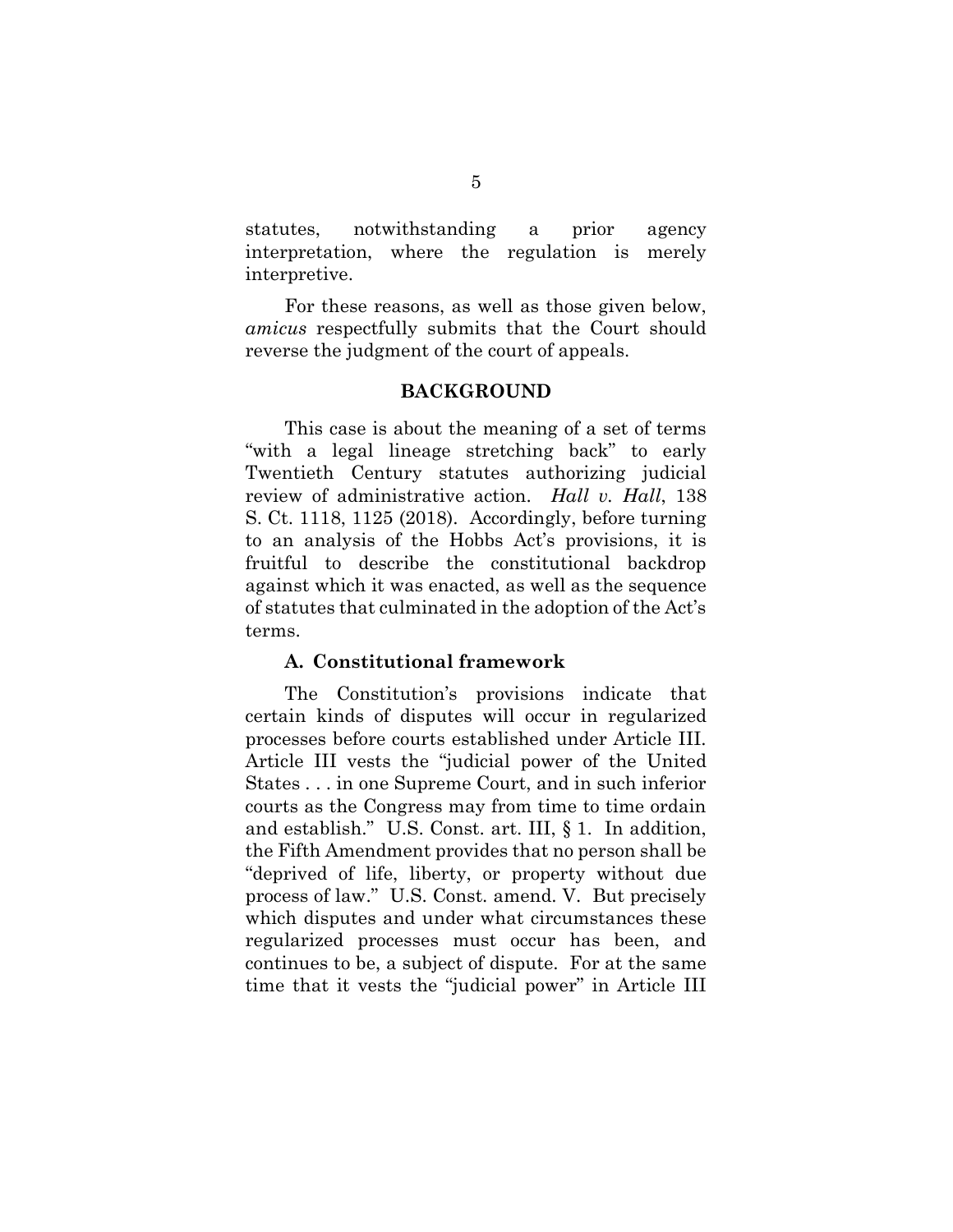courts, the Constitution authorizes Congress to limit the jurisdiction of federal courts. See Bank Markazi v. Peterson, 136 S. Ct. 1310, 1322 (2016); United States v. Klein, 80 U.S. (13 Wall.) 128 (1872).

As a corollary to Congress's authority to limit the jurisdiction of federal courts, this Court has held that, at least under some circumstances, Congress may choose to vest a court with review of certain cases while barring it from reviewing certain questions that arise in the case — giving "exclusive jurisdiction" to review those questions to other courts. The canonical precedent addressing this form of "jurisdictionsplitting" is Yakus. See Richard H. Fallon, Jr. et al., Hart and Wechsler's The Federal Courts and the Federal System 341 (7th ed. 2015) (citing Yakus to address "the scope of congressional power to confer jurisdiction on a court while limiting its authority to consider particular issues that are relevant to the controversy").

Decided in 1944 near the height of the Nation's involvement in World War II — indeed, the Normandy landings occurred just a few months after the Court's decision — Yakus concerned a wartime measure known as the Emergency Price Control Act of 1942 (hereinafter, "EPCA"), 56 Stat. 23, 50 U.S.C. App. Supp. II, § 901 et seq., as amended by the Inflation Control Act of October 2, 1942, 56 Stat. 765, 50 U.S.C. App. Supp. II, § 961 et seq. In an effort to forestall wartime inflation, the EPCA created an Office of Price Administration ("OPA") and authorized its head, the Price Administrator, to set maximum prices for commodities and rents throughout the U.S. economy. See Yakus, 321 U.S. at 419-20; EPCA §§ 1(a), 2, 201(a), 56 Stat. at 23-24, 29 (describing the EPCA as "in the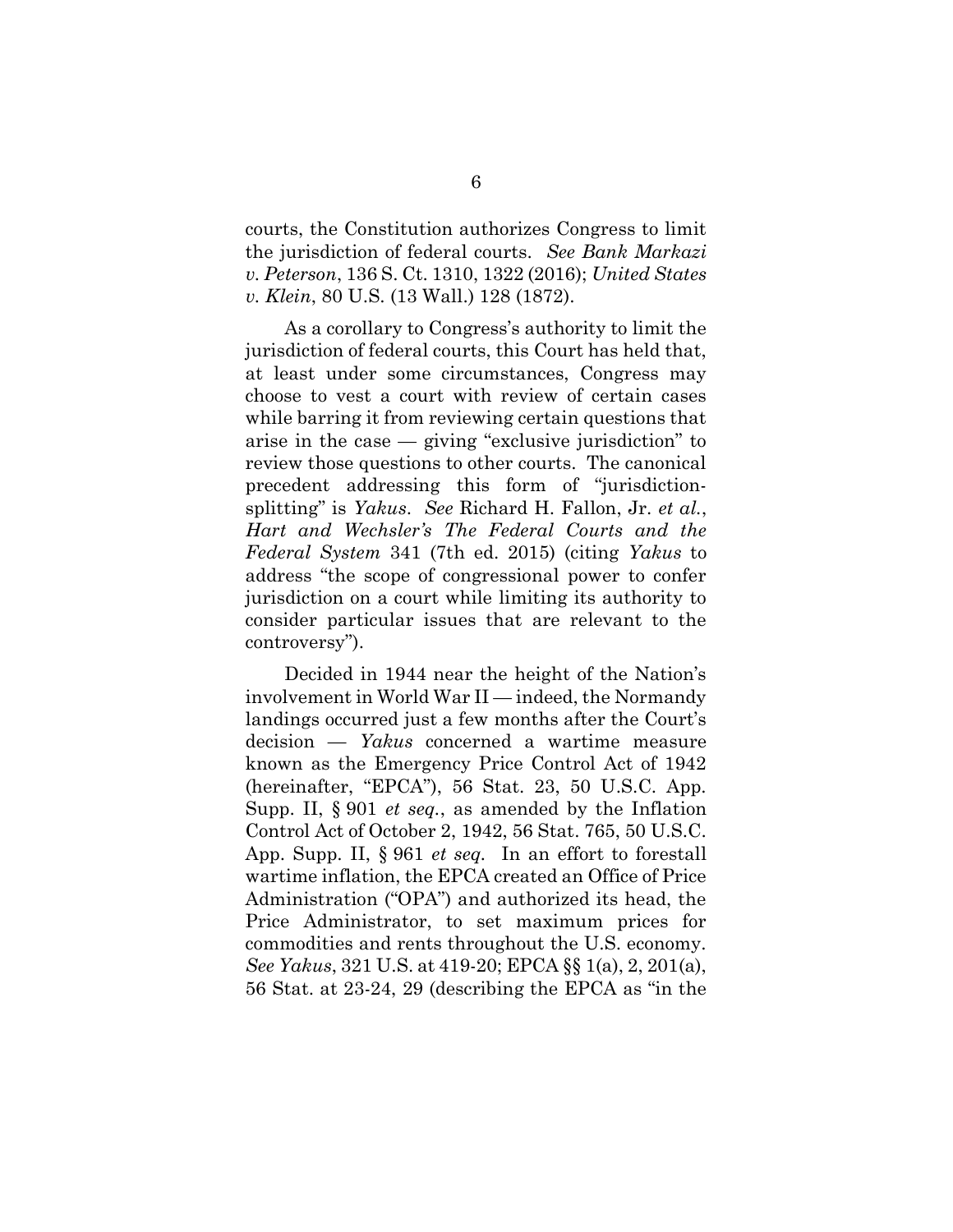interest of the national defense and security and necessary to the effective prosecution of the present war").

The EPCA created "exclusive jurisdiction" to review the lawfulness of the OPA's orders in the Emergency Court of Appeals, a tribunal staffed by Article III judges temporarily established to handle appeals from the Price Administrator. EPCA § 204(c), 56 Stat. at 32. Specifically, after the promulgation of the relevant regulation, order, or price schedule, a party generally had sixty days to file a protest with the Administrator to test the validity of a maximum price regulation. § 203(a), 56 Stat. at 31 (providing that "any person subject to" a regulation or order may, within 60 days after its issuance, "file a protest specifically setting forth objections" with the Administrator); see id. (providing that a later protest may be filed on grounds arising after the expiration of the original 60 days). If unsuccessful, any "person who [was] aggrieved" by the Price Administrator's actions could seek review within 30 days from the Emergency Court of Appeals. §§ 204(a)-(c), 56 Stat. at 31-32. Section 204(d) of the Act then gave the Emergency Court of Appeals (and the Supreme Court, on review of the Emergency Court's judgments) "exclusive jurisdiction to determine the validity of any regulation or order" and barred other courts from "consider[ing] the validity of any such regulation, order, or price schedule." § 204(d), 56 Stat. at 33.

At the same time, the EPCA gave jurisdiction to district courts to adjudicate civil enforcement actions by the Price Administrator, private lawsuits brought under the Act, and (most controversially) criminal prosecutions for willful violations of the Act.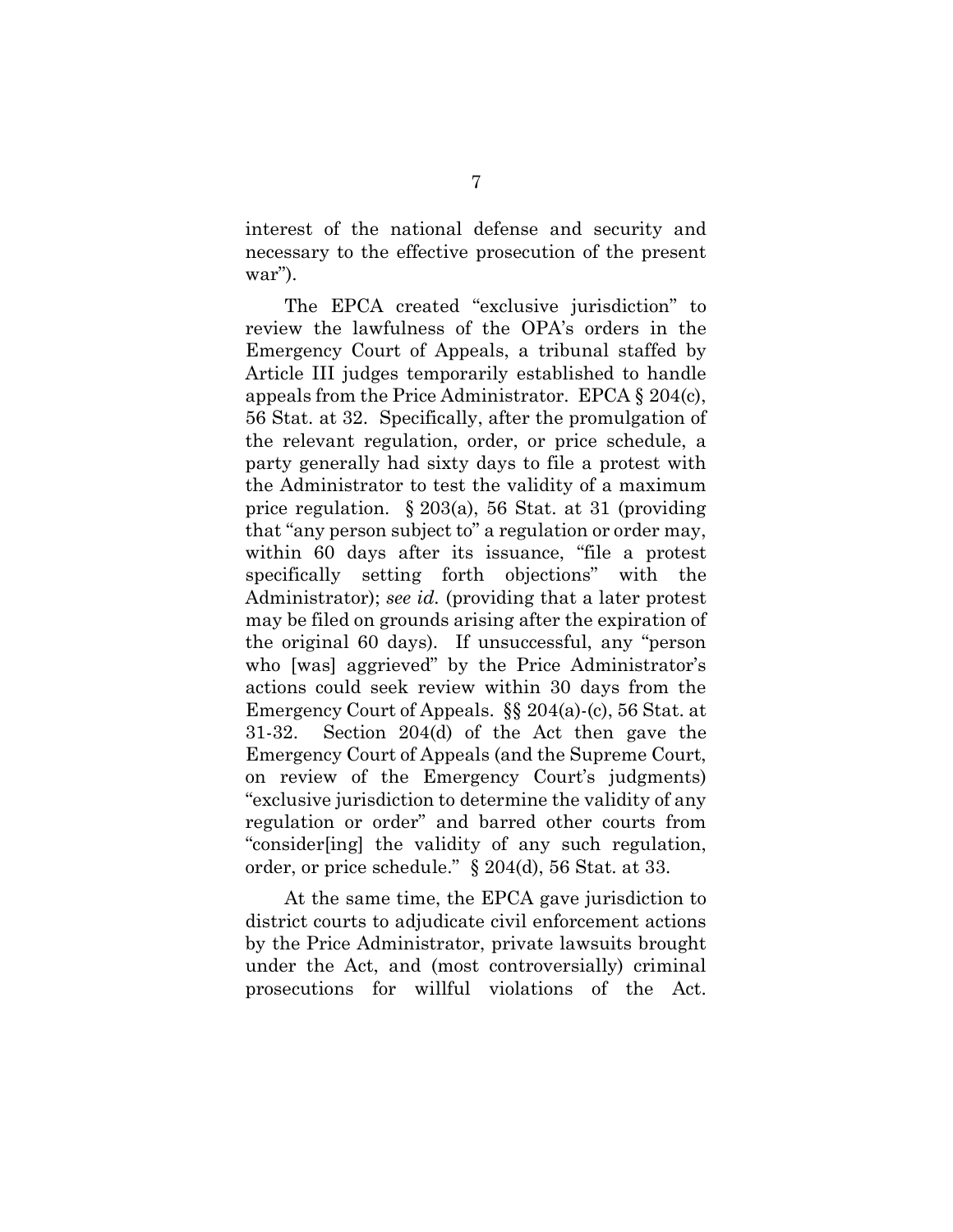Specifically, the Act pronounced that "[i]t shall be unlawful . . . for any person to sell or deliver any commodity . . . in violation of any regulation or order" promulgated by the Price Administrator. EPCA § 4(a), 56 Stat. at 28. The Act then authorized the Price Administrator to seek relief in district courts for such violations. § 205, 56 Stat. at 33; id. § 205(b) (providing that "[a]ny person who willfully violates any provision of section 4 of this Act" has committed a crime).

Yakus arose in the criminal context, after the federal Government charged Yakus and his colleagues with selling wholesale cuts of beef at prices above the maximum prices set by sections 1364.451 to 1364.455 of Revised Maximum Price Regulation No. 169, 7 Fed. Reg. 10381 et seq. A jury convicted him and his codefendants, and the First Circuit affirmed. See 137 F.2d 850. At the time of his conviction (and of the Supreme Court's review of it), Yakus had not sought judicial review of the regulation under sections 203 and 204 of the Act. See 321 U.S. at 418. Indeed, the federal government indicted Yakus after the expiration of the period for filing protests, while at the same time arguing that the defendants could not challenge the validity of the order in the district court proceedings — but rather had to use the "exclusive jurisdiction" provisions in a challenge in the Emergency Court of Appeals.

In Yakus, this Court held that Congress could, consistent with Article III and due process, "deprive" criminal defendants "of opportunity to attack" a regulation "in a prosecution for its violation," 321 U.S. at 431, by providing "a sufficiently adequate [alternative] means of determining the validity of" the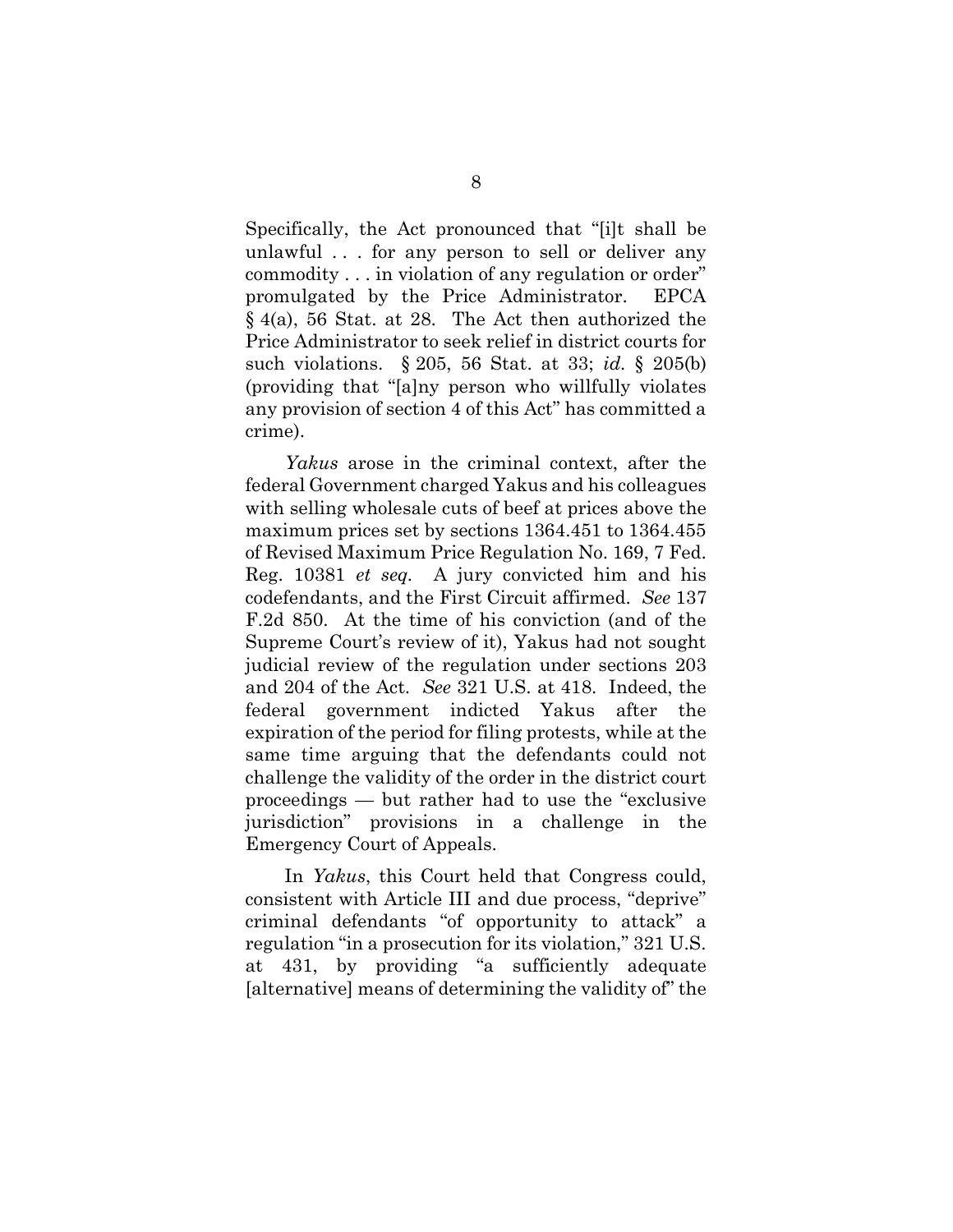regulation," id. at 418. In part, the Court's holding appeared to rest on the EPCA's and the regulation's wartime status. The Court observed, for example, that "it is appropriate to take into account the purposes of the Act and the circumstances attending its enactment and application as a war-time emergency measure." *Id.* at 431.

In part, the Court's holding appeared to rest on the broader notion that, even in times of peace, Congress had the "constitutional power . . . to create inferior federal courts and prescribe their jurisdiction." Id. at 433. Under this authority, the Court suggested that Congress generally could "foreclose any further or other consideration of the validity of a regulation as a defense to a prosecution for its violation." Id. at 443. According to the Court, Congress could "mak[e] criminal the violation of an administrative regulation, by one who has failed to avail himself of an adequate separate procedure for the adjudication of its validity." Id. at 444. As the Court put it, the Constitution does not "preclude[] the practice, in many ways desirable, of splitting the trial for violations of an administrative regulation by committing the determination of the issue of its validity to the agency which created it, and the issue of violation to a court which is given jurisdiction to punish violations." Id.; see also id. at 446 (describing the procedure as one in "which violation of a price regulation is made penal"); id. at 447 (noting that the "indictment charged a violation of the regulation").

In holding that the Act complied with Article III and due process, the Court rejected a series of contentions made by Yakus and his codefendants. For example, they argued that the regulation was invalid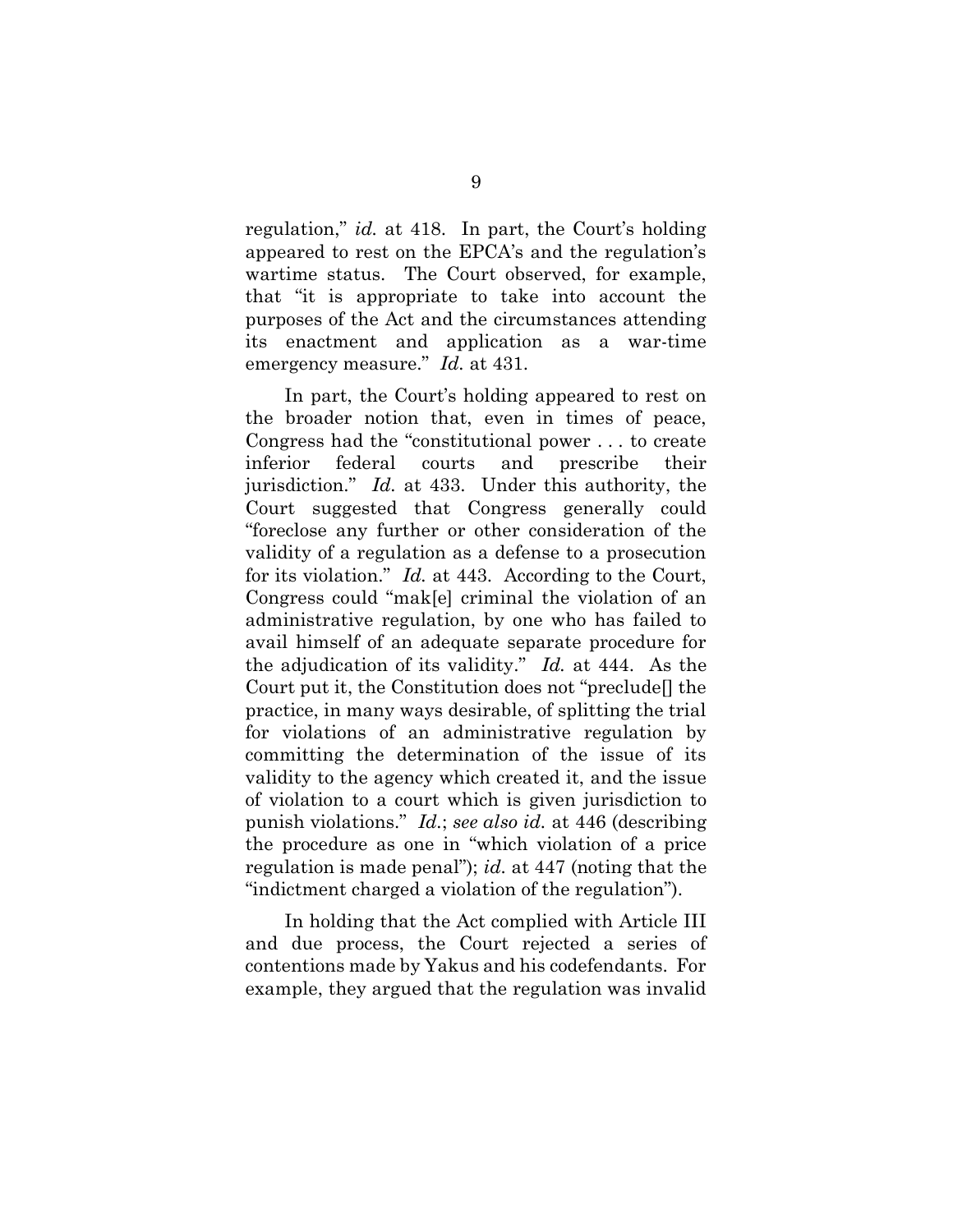because it would compel them to sell beef below the price that would allow them to make a profit. See id. at 431. They also argued that the 60-day period afforded by the Act to challenge the order gave them inadequate time to file. See id. at 433-34. The Court responded that the period was not "unreasonably short in view of the urgency and exigencies of wartime price regulation." Id. at 435; see id. at 441-42. The EPCA procedure, the Court concluded, "afford[ed] to those affected a reasonable opportunity to be heard and present evidence." Id. The end result was that, absent a "contention that the present regulation is void on its face," Yakus and his codefendants were precluded from challenging its validity in a criminal proceeding against them. Id. at 447; see also Bowles v. Willingham, 321 U.S. 503 (1944) (holding, in a case decided the same day as Yakus, that a landlord could not ask a district court to "determine the validity" of a price regulation in a civil action brought by the Price Administrator).

The Court's decision in Yakus was controversial. See, e.g., Henry M. Hart, Jr., The Power of Congress to Limit the Jurisdiction of Federal Courts: An Exercise in Dialectic, 66 Harv. L. Rev. 1362, 1378-79 (1953). It prompted two separate dissents. Justice Roberts dissented on the ground that the statute unconstitutionally delegated legislative power to the Administrator. See 321 U.S. at 448. Justice Rutledge, joined by Justice Murphy, argued that Congress lacked the power to confer on federal courts jurisdiction over criminal suits "and at the same time deny them 'jurisdiction and power to consider the validity' of the regulations for which enforcement is sought." Id. at 467. "It is one thing," Rutledge reasoned, "for Congress to withhold jurisdiction" and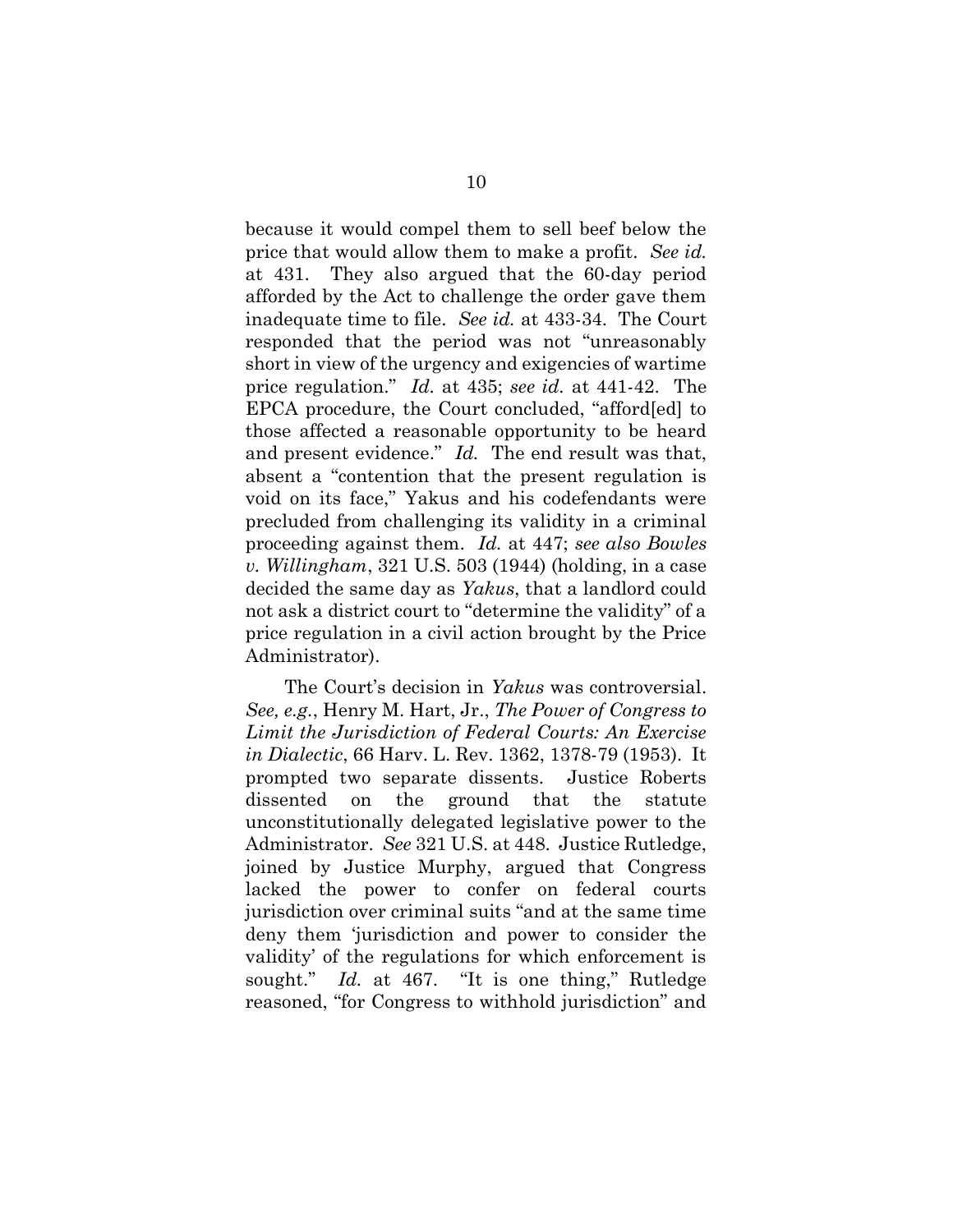"entirely another to confer it and direct that it be exercised in a manner inconsistent with constitutional requirements." Id. at 468. "The problem," as Rutledge put it, "is not solely one of individual right or due process of law," but "equally one of the separation and independence of the powers of government and of the constitutional integrity of the judicial process." Id.

Moreover, in the immediate aftermath of Yakus, Congress enacted a law to lessen some of the harshness of the EPCA's statutory review mechanism. In the Stabilization Extension Act, 58 Stat. 632 (1944), Congress removed the time period for filing a protest with the Price Administrator and directed a stay of enforcement suits in pending action on a protest already filed or review of its denial. In the case of a "reasonable and substantial excuse for the defendant's failure" to file a protest, a stay similarly was directed to allow a defendant to "file in the Emergency Court of Appeals a complaint against the [Price] Administrator." Id. at 639.

Finally, this Court's later cases cabined some of Yakus' jurisprudential ramifications. In United States v. Mendoza-Lopez, 481 U.S. 828 (1987), this Court distinguished Yakus by arguing in part that the case was limited to the wartime context. Id. at 839 n.15. The Court thereby held that an enforcement court could not predicate a criminal violation on a previous administration determination without a meaningful opportunity for the criminal defendant to seek judicial review of the administrative ruling. See id. Likewise, in Adamo Wrecking Co. v. United States, 434 U.S. 275 (1978), Justice Powell wrote separately to express his views that the EPCA "can be viewed as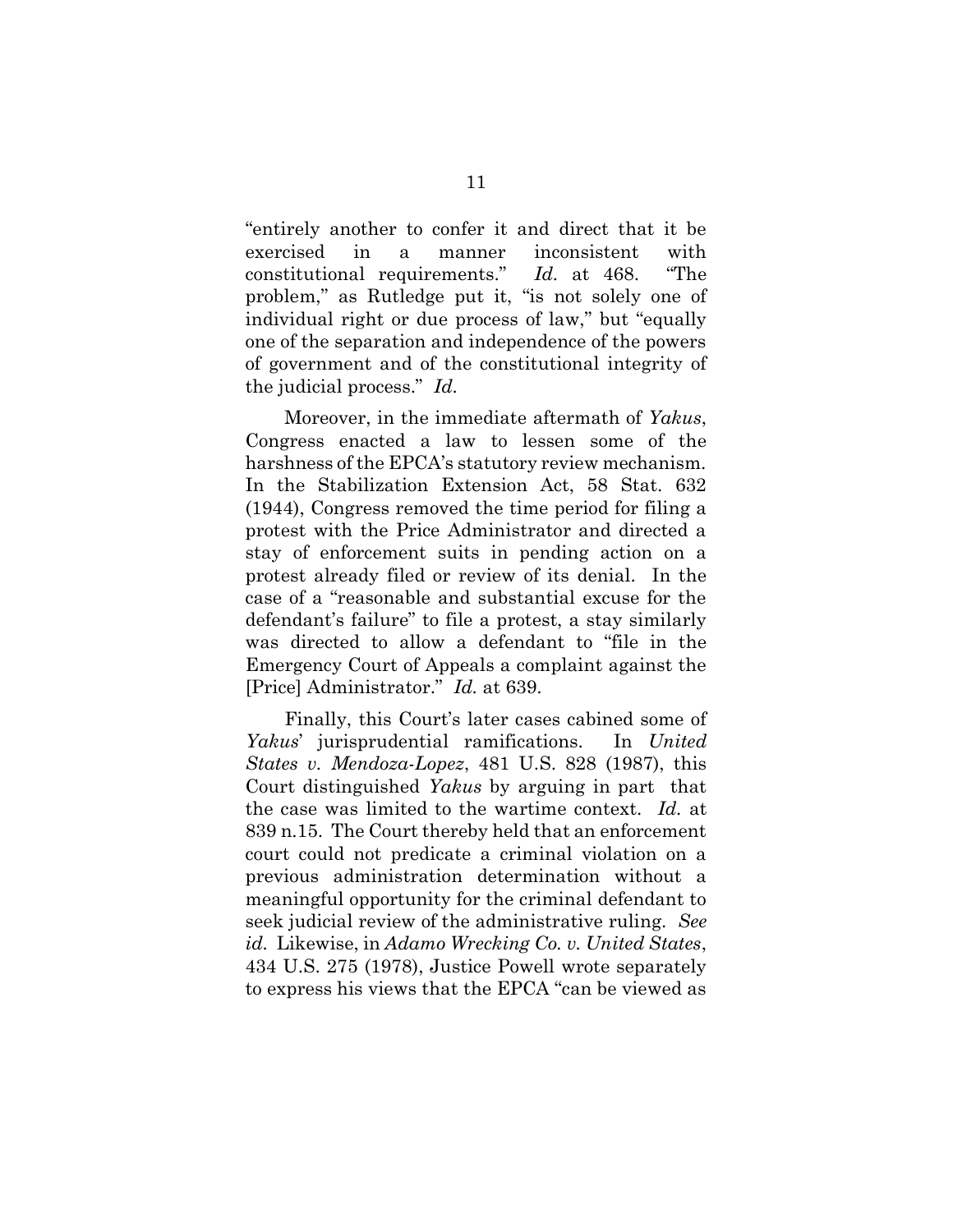a valid exercise of the war powers of Congress," thereby rendering Yakus "at least arguably distinguishable" in civil enforcement matters during peacetime. Id. at 289-91 (Powell, J., concurring); see also id. at 282-84 & n.2 (majority opinion); Harrison v. PPG Indus., Inc., 446 U.S. 578, 592 n.9 (1980).

#### B. Agency review statutes

 Against this constitutional backdrop, the Hobbs Act creates "exclusive jurisdiction" in the courts of appeals, while at the same time leaving in place district-court proceedings so long as they do not engage in any of the four actions specified in the Hobbs Act's text. In splitting the jurisdiction of the federal courts in this manner, the Hobbs Act borrows terms from preexisting statutes — most notably, the Urgent Deficiencies Act of 1913 and the EPCA. Accordingly, it is helpful to walk through the steps that led to its adoption.

#### 1. Early statutory review mechanisms.

 Preexisting statutory review mechanisms for the agencies that ultimately composed the 1950 version of the Hobbs Act — the FCC, Federal Maritime Commission, and Department of Agriculture borrowed terminology from an earlier ICC review statute. In 1913, Congress abolished the short-lived Commerce Court and transferred review of ICC orders to three-judge district courts. In a statute known as the "Urgent Deficiencies Act," Congress established the "venue of any suit [ ] brought to enforce, suspend, or set aside, in whole or in part, any order of the [ICC]." Act of Oct. 22, 1913, ch. 32, 38 Stat. 208, 219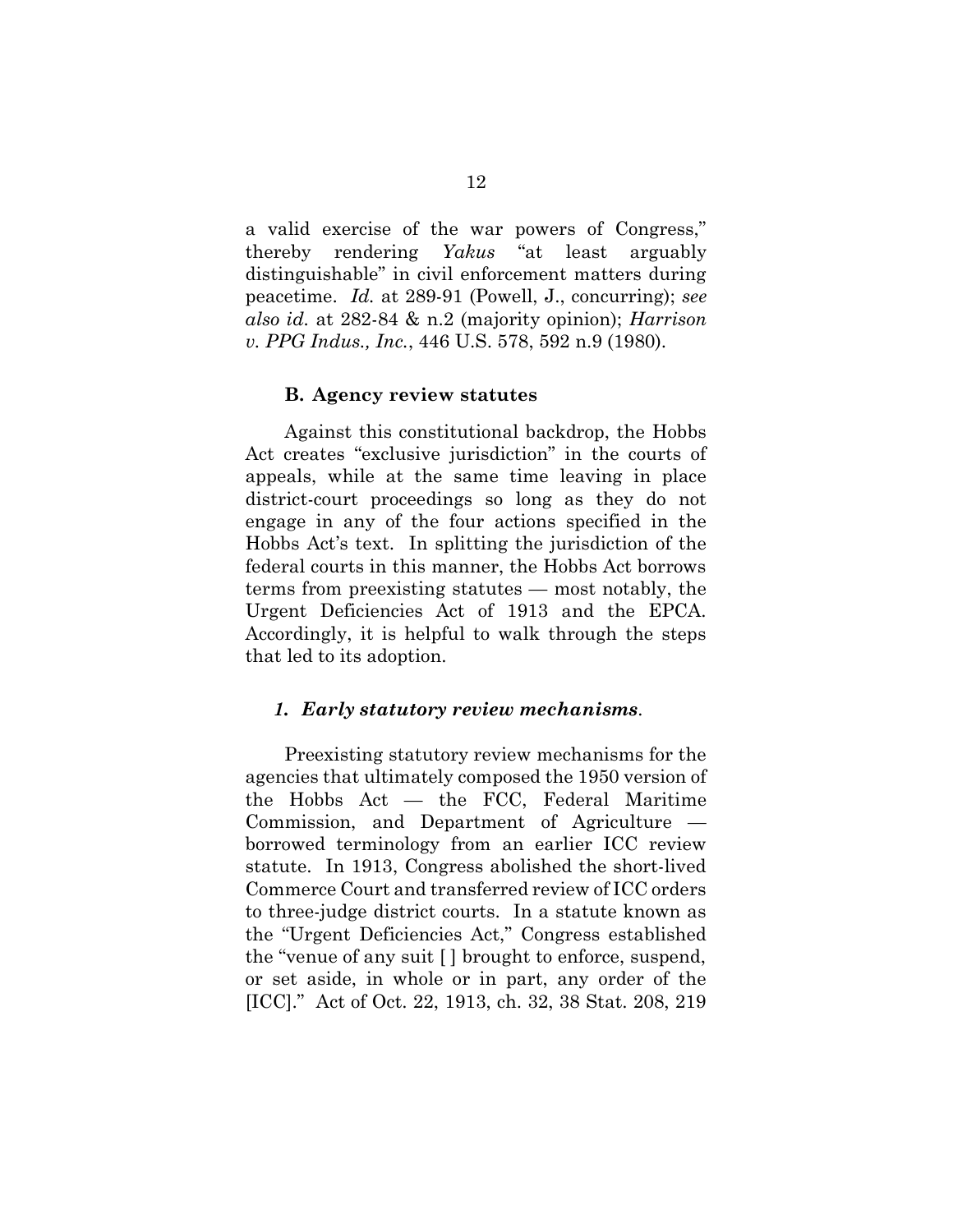(1913); id. at 220 (establishing that three-judge district courts were authorized to issue "interlocutory injunction[s] suspending or restraining the enforcement, operation, or execution of, or setting aside, in whole or in part, of any [ICC] order"). The terminology used in the Urgent Deficiencies Act was a variation on the language used in earlier statutes establishing judicial review of ICC orders. See Act of June 29, 1906 (commonly known as "the Hepburn Act"), ch. 3591, § 5, 34 Stat. 584, 592 (conferring jurisdiction on the circuit courts to "enjoin, set aside, annul, or suspend any order or requirement of the [ICC]"); Act of June 18, 1910 (commonly known as the "Mann-Elkins Act"), ch. 309, § 1, 36 Stat. 539, 539 (conferring on the newly created Commerce Court "the jurisdiction now possessed by the circuit courts . . . over all cases . . . brought to enjoin, set aside, annul, or suspend  $\dots$  any order of the [ICC]"); see, e.g., United States v. Los Angeles & S.L.R. Co., 273 U.S. 299, 308-09 (1927) (tracing the genesis of the review provisions contained in the Urgent Deficiencies Act).

 These terms — among them, "enjoin," "set aside," and "suspend" — came to embody review through a bill in equity, which formed the basis of much early judicial control of agency action. Cf. Los Angeles & S.L.R. Co., 273 U.S. at 314-15 (noting that the Court need not determine "[w]hether the remedy conferred by the Urgent Deficiencies Act is in all cases the exclusive equitable remedy"); see Louis L. Jaffe, Judicial Control of Administrative Action 157 (1965) (characterizing the Urgent Deficiencies Act as "[o]ne of the earliest of review statutes").

 Thus, when Congress enacted the Communications Act of 1934 (which, among other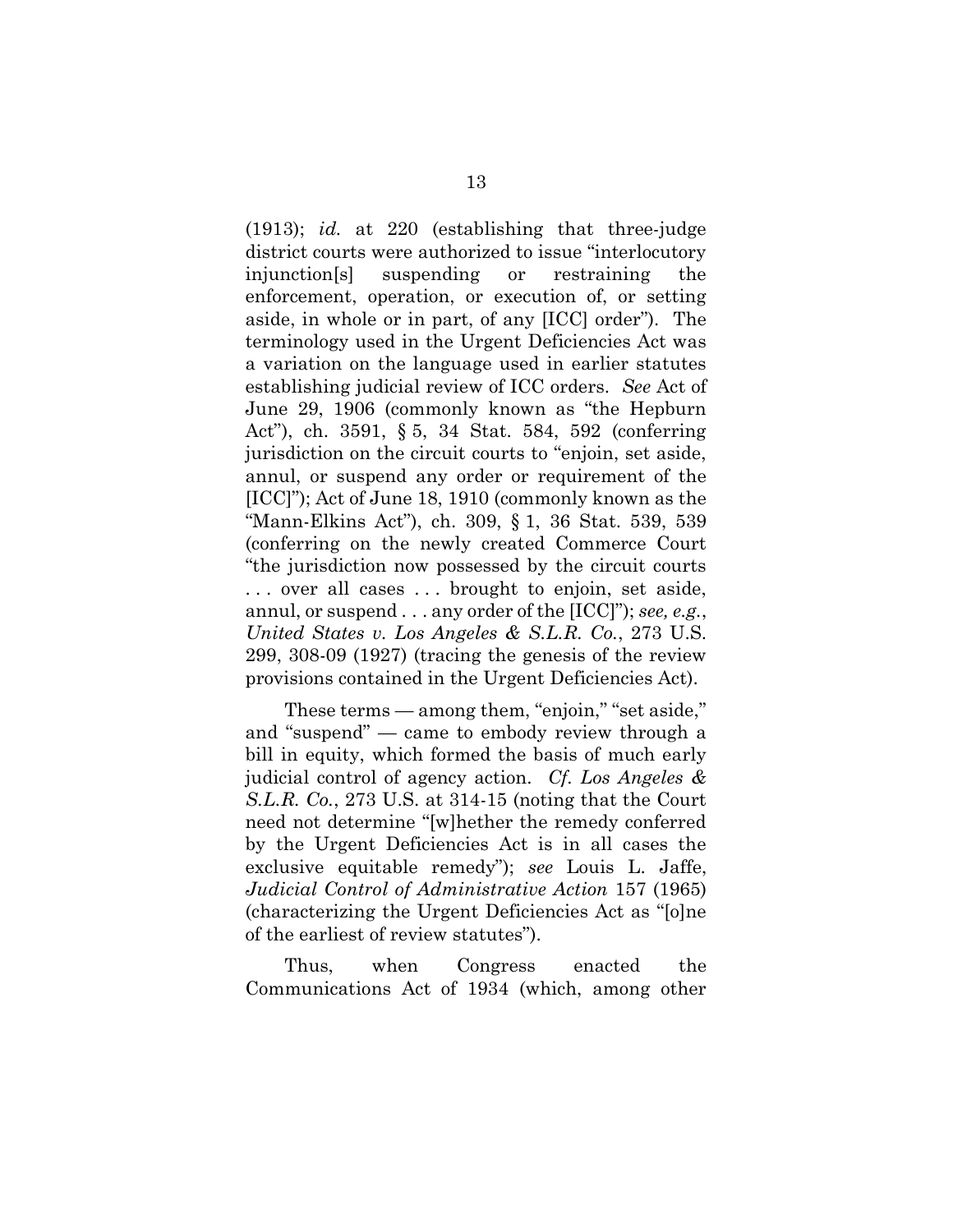things, created the Federal Commissions Commission), it expressly provided that the "provisions of the [Urgent Deficiencies Act], relating to the enforcing or setting aside of the orders of the [ICC], are hereby made applicable to suits to enforce, enjoin, set aside, annul, or suspend any order of the Commission under this Act," with specified exceptions. § 402(a), 48 Stat. 1064, 1093 (1934).

 Other statutes that became relevant to the Hobbs Act also either incorporated the Urgent Deficiencies Act expressly or used similar terminology. For example, the Shipping Act of 1916 provided that the venue for "suits brought to enforce, suspend, or set aside, in whole or in part, any order of the board shall . . . be the same as in similar suits in regard to orders of the [ICC]." § 31, 39 Stat. 728 (1916). The Packers and Stockyards Act of 1921 authorized an "appeal[] to the circuit court of appeals . . . by filing . . . a written petition praying that the Secretary's order be set aside or modified" and provided that the "court may affirm, modify, or set aside the order of the Secretary." §§ 204(a), (e), 42 Stat. 159, 162 (1921); see also id. § 204(h) ("The circuit court of appeals shall have exclusive jurisdiction to review, and to affirm, set aside, or modify, such orders . . ."). And the Perishable Agricultural Commodities Act of 1930 provided that an order could be "suspended, modified, or set aside by a court of competent jurisdiction" and that "all laws relating to the suspending or restraining of the enforcement, operation, or execution, or the setting aside in whole or in part, of the orders of the [ICC] are made applicable to orders of the Secretary under this Act." §§ 10-11, 46 Stat. 531, 535 (1930).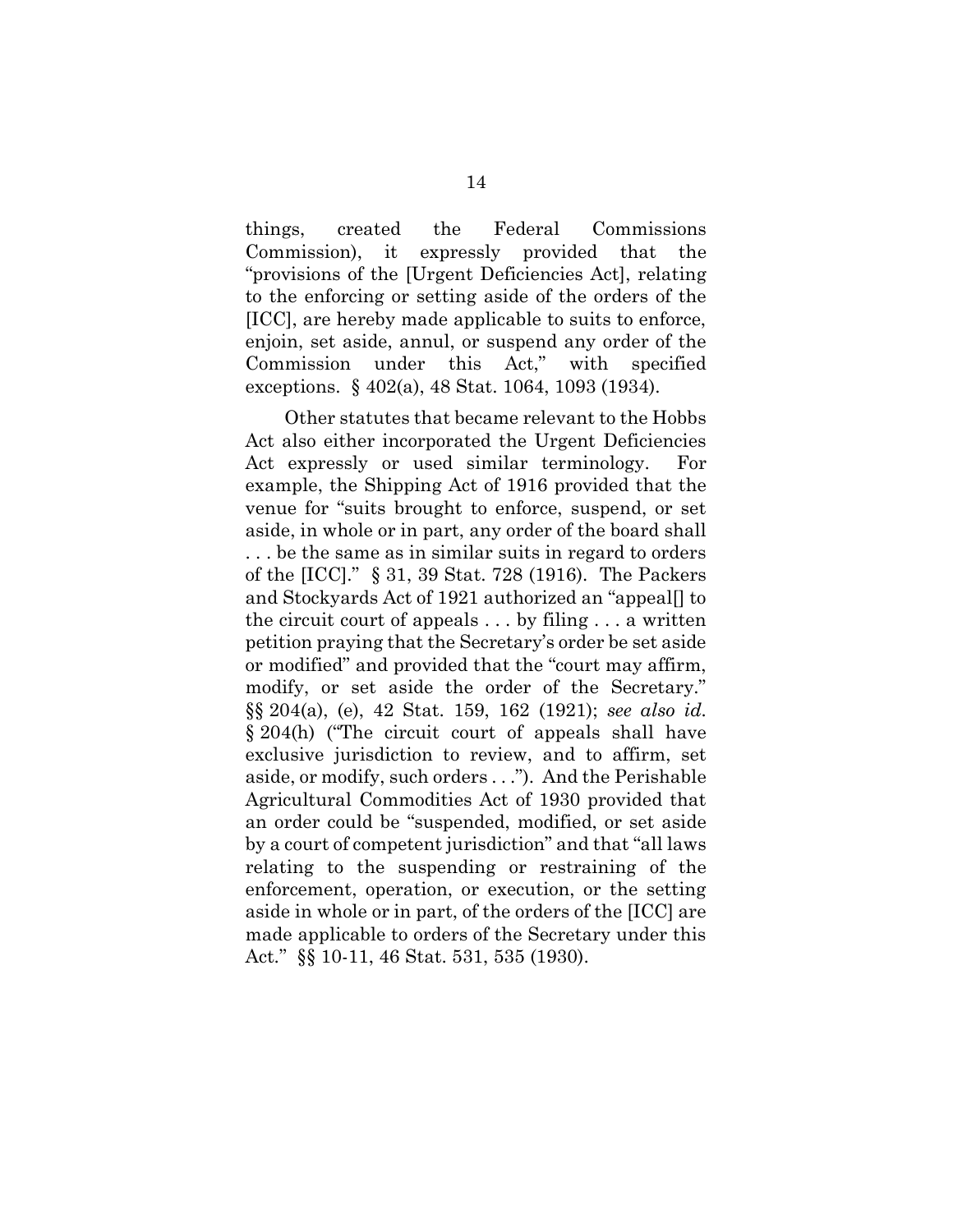#### 2. Emergency Price Control Act.

 Congress introduced the term "determine the validity of" into U.S. law in a statutory review provision accompanying the EPCA. To amicus' knowledge, no statutory review provision for administrative agency action used this language before the EPCA's enactment in 1942 (and, indeed, Congress had used the term only once before in any public law). See Act to Establish a Court of Private Land Claims, ch. 539, § 8, 26 Stat. 854, 857 (1891) (authorizing court to "determine the validity" of title). Of relevance, section 204(d) of the Act gave the Emergency Court of Appeals (and the Supreme Court, on review of the Emergency Court's judgments):

> exclusive jurisdiction to determine the validity of any regulation or order . . . Except as provided in this section, no court, Federal, State, or Territorial, shall have jurisdiction or power to consider the validity of any such regulation, order, or price schedule, or to stay, restrain, enjoin, or set aside, in whole or in part, any provision of this Act authorizing the issuance of such regulations or orders, or making effective any such price schedule, or any provision of any such regulation, order, or price schedule, or to restrain or enjoin the enforcement of any such provision.

EPCA  $\S 204(d)$ , 56 Stat. at 33. At the time that EPCA was introduced in Congress, members of the Executive Branch drafted an explanation of its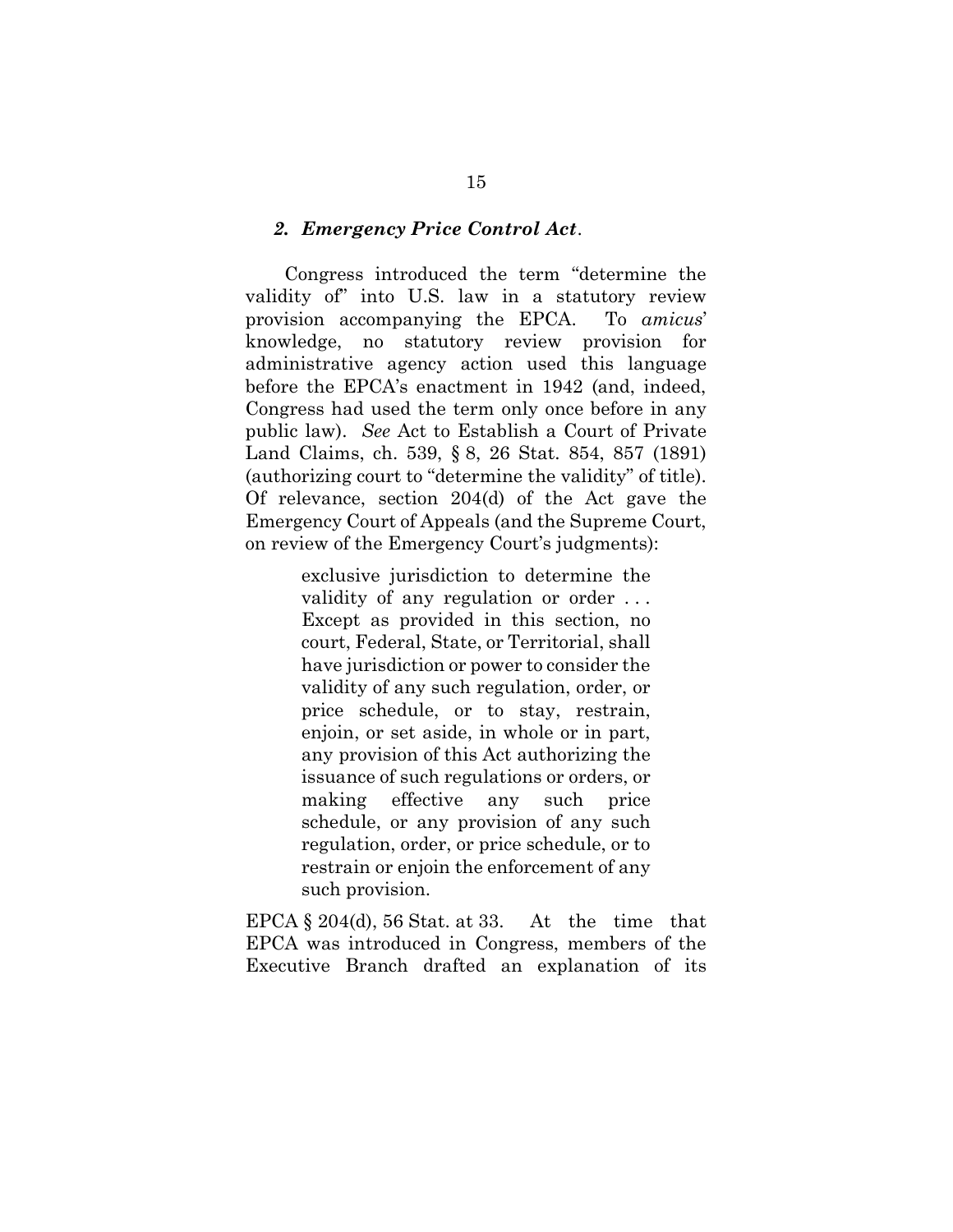provisions. With respect to the "exclusive jurisdiction" provision, they said the following:

> The exclusive jurisdiction of the emergency court of appeals extends only to the review of price or rent ceiling regulations or orders and the suspension or revocation of licenses. Because of the opportunity provided for immediate review in the emergency court of such regulations or orders it is proper that their validity should not be questioned in any other court or in any collateral proceeding. Of course, the question whether there has been a violation of a ceiling regulation is subject to judicial determination in criminal or civil proceedings to enforce the statute, unless it has already been determined in proceedings for suspension or revocation of a license. Other regulations under the proposed statute are subject to review in the ordinary courts, in accordance with the applicable principles of law, in the same manner and to the same extent as the rules and regulations of other Federal administrative agencies.

Price-Control Bill, Hearings before the Committee on Banking and Currency, House of Representatives, 77th Cong., 1st Sess. 340 (Aug. 8, 1942); see id. at 171 (remarks of Leon Henderson, Administrator, Office of Price Administration). The Executive Branch's analysis thus distinguished certain regulations that would be subject to the "exclusive jurisdiction" provision from regulations reviewable "in the same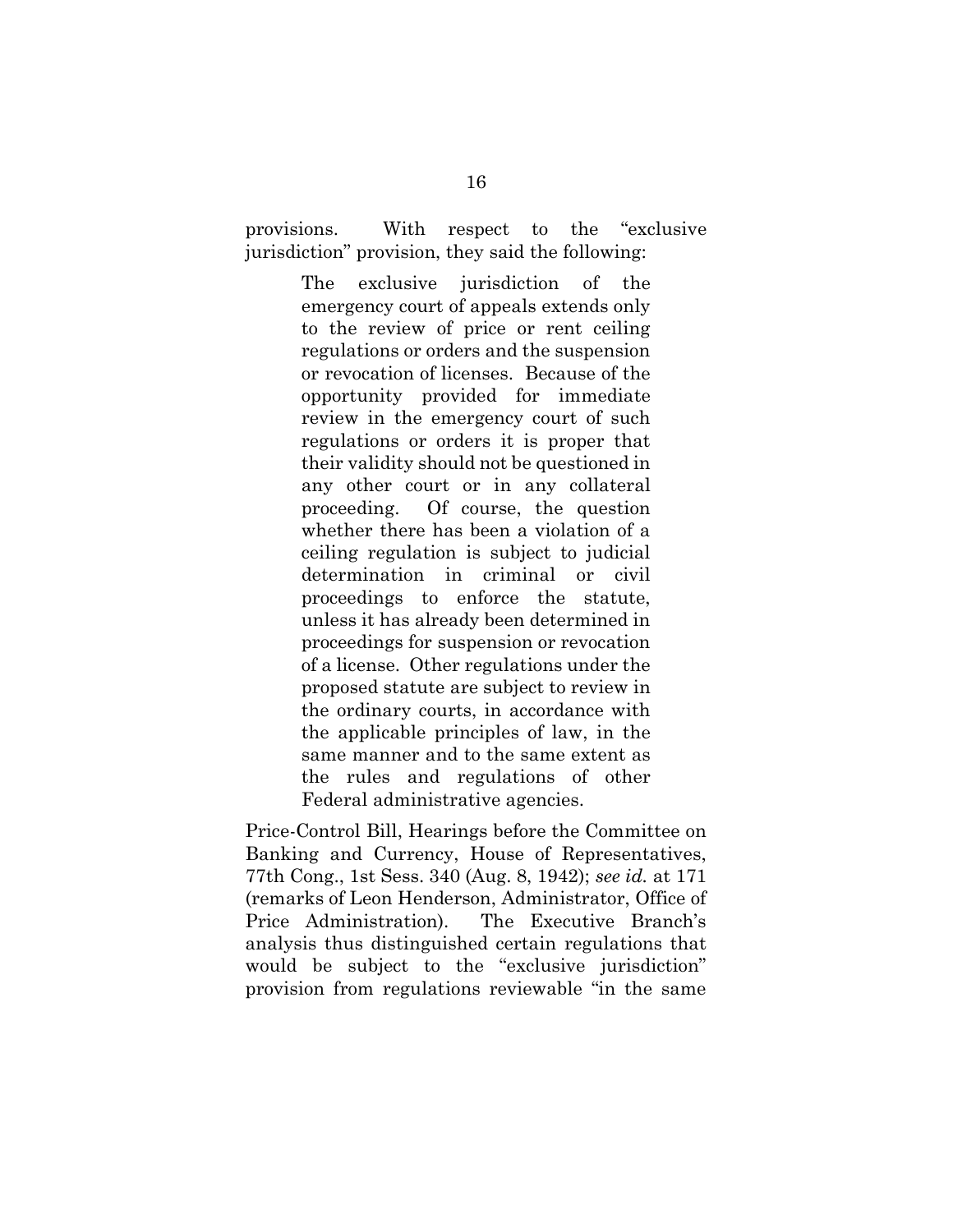manner and to the same extent as the rules and regulations of other Federal administrative agencies."

In Yakus, the Court addressed the question whether section 204(d) of the Act "preclude[d] consideration by a district court of the validity of a maximum price regulation promulgated by the Administrator, as a defense to a criminal prosecution for its violation." 321 U.S. at 418. The Court observed that, in Lockerty v. Phillips, 319 U.S. 182 (1943), it had previously held that the "exclusive jurisdiction" provisions gave the Emergency Court of Appeals "exclusive equity jurisdiction to restrain enforcement of price regulations of the Administrators and that they withdrew such jurisdiction from all other courts." 321 U.S. at 429; see Lockerty, 319 U.S. at 187-89 (holding that EPCA's "exclusive jurisdiction" provision barred wholesale meat dealers from suing to restrain the U.S. attorney from prosecuting them for violations of price regulations). The Court reasoned that, for the same reasons as in Lockerty, it reached "the like conclusion as to [district court] power to consider the validity of a price regulation as a defense to a criminal prosecution for its violation." 321 U.S. at 429. The provisions authorizing the Emergency Court of Appeals to "determine the validity" of orders and regulations and stripping other courts of jurisdiction "to consider the validity" of such orders and regulations, according to the Court, were "broad enough in terms to deprive the district court of power to consider the validity of the Administrator's regulation or order as a defense to a criminal prosecution for its violation." Id. at 430.

In reaching this conclusion, the Yakus Court relied on language from the Senate Report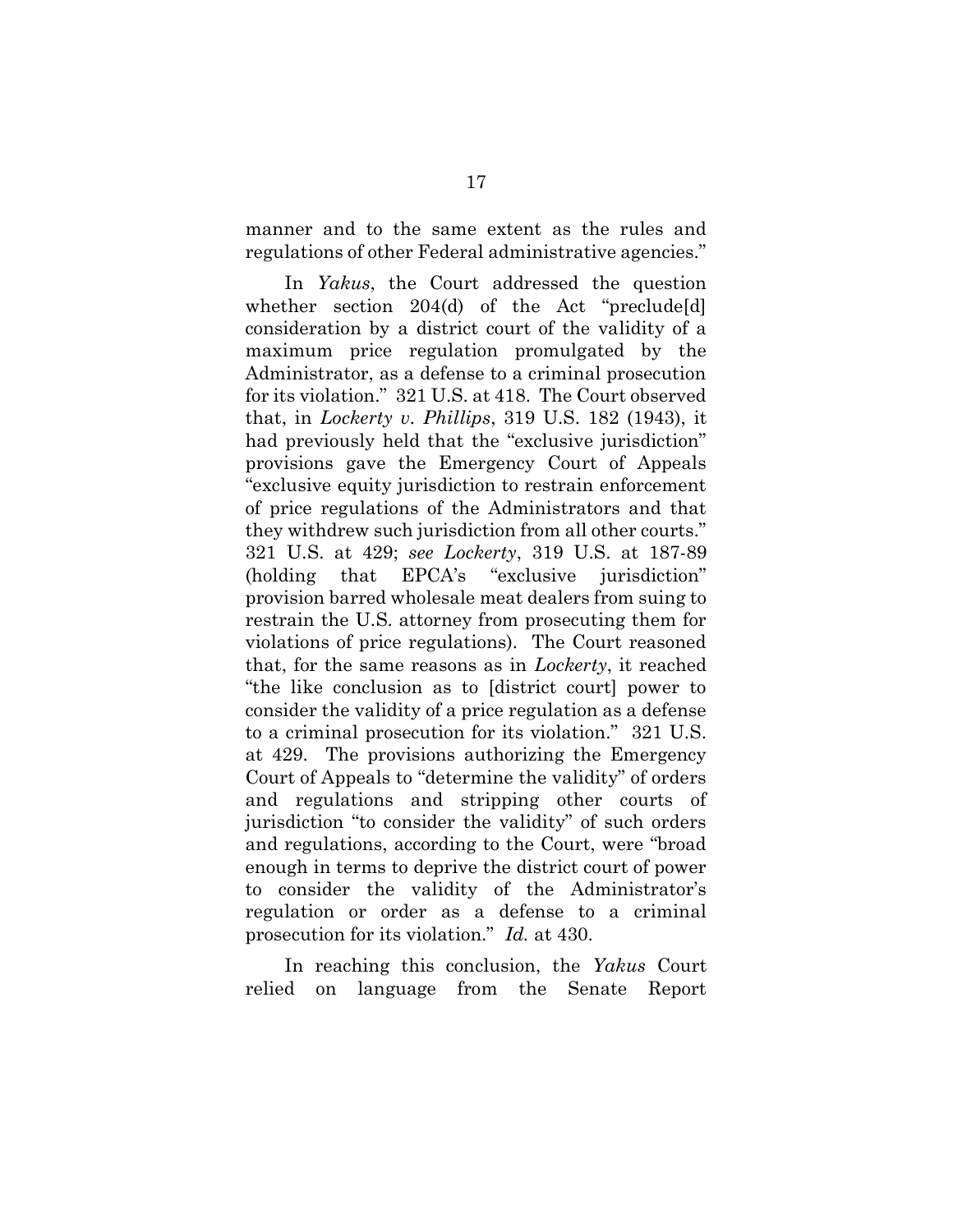accompanying the Emergency Price Control Act and a change that Congress made to the Act during its drafting. The Report of the Senate Committee on Banking and Currency observed that "[t]he courts in which criminal or civil enforcement proceedings are brought have jurisdiction, concurrently with the Emergency Court to determine the constitutional validity of the statute itself." Sen. Rep. 931, 77th Cong., 2d Sess., p. 25. Indeed, Congress had changed the language of the Act during the drafting process. As Yakus noted, "the bill as introduced in the House had provided that the Emergency Court of Appeals should have exclusive jurisdiction to determine the validity of the provisions of the Act authorizing price regulations, as well as of the regulations themselves." 321 U.S. at 430 (citing H.R. 5479, 77th Cong., 1st Sess., printed in Hearings before Committee on Banking and Currency, House of Representatives, 77th Cong., 2d Sess., on H.R. 5479, pp. 4, 7, 8). According to Yakus, the Report and the alteration manifested Congress' intent "to distinguish between the validity of the statute and that of a regulation, and to permit consideration only of the former in defense to a criminal prosecution." 321 U.S. at 430. Yakus thus construed the Act to establish that "the validity of the Administrator's regulations or orders should not be subject to attach in criminal prosecutions for their violation, at least before their invalidity had been adjudicated by recourse to the protest procedure prescribed by the statute." Id. at 430-31.

 Shortly after this Court decided Yakus, Congress enacted the Stabilization Extension Act to mitigate some of the harshness of the Court's interpretation of the EPCA's review mechanisms. The Stabilization Extension Act, for example, removed the time period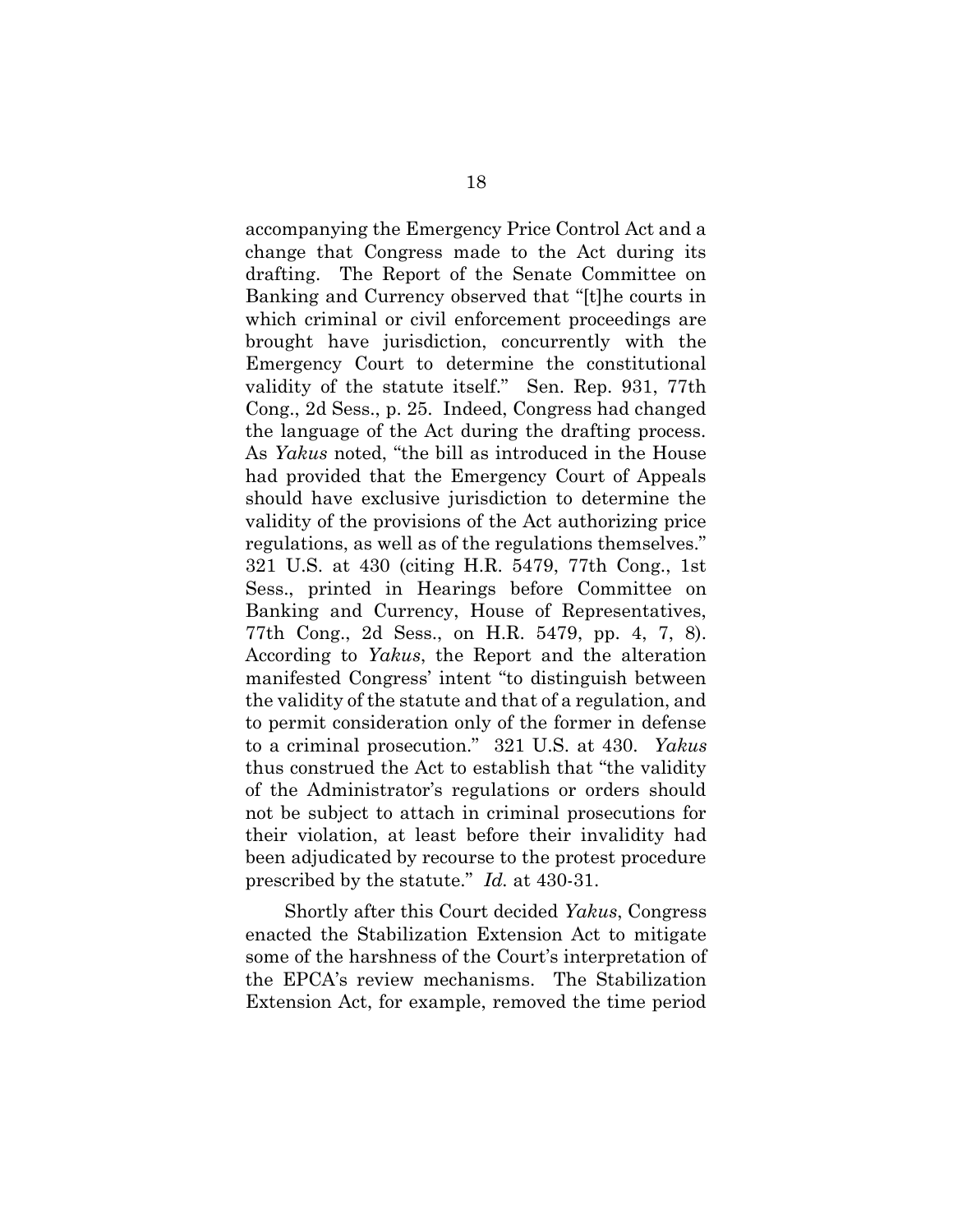for filing protests with the Price Administrator and permitted a defendant to file a protest following the initiation of the Price Administrator's enforcement suit, so long as the defendant could establish a "reasonable and substantial excuse" for failing to bring an earlier protest. 58 Stat. at 639. In enacting these legislative fixes, Congress implicitly ratified the Yakus Court's construction of the term "determine the validity of," while at the same time softening the ramifications of that construction.

#### 3. The Administrative Procedure Act.

 In 1946, Congress enacted the Administrative Procedure Act ("APA"). 60 Stat. 237 (1946). In the APA, Congress echoed some of the terminology used in the Urgent Deficiencies Act by authorizing a reviewing court to "(A) compel agency action unlawfully withheld or unreasonably delayed; and (B) hold unlawful and set aside agency action, findings and conclusions under specified circumstances." § 10(e), 60 Stat. at 243 (codified at 5 U.S.C. § 706) (emphasis added). Congress also provided that "agency action shall be subject to judicial review in civil or criminal proceedings for judicial enforcement," unless "prior, adequate, and exclusive opportunity for judicial review is provided by law." § 10(b), 60 Stat. at 243 (codified at 5 U.S.C. § 703).

 In 1947, Attorney General Tom C. Clark published a manual — known as the Attorney General's Manual on the Administrative Procedure Act — providing the Department of Justice's interpretation of these provisions. With respect to the latter, the Attorney General's Manual stated that a statute may "expressly provide for an exclusive method of judicial review which precludes challenge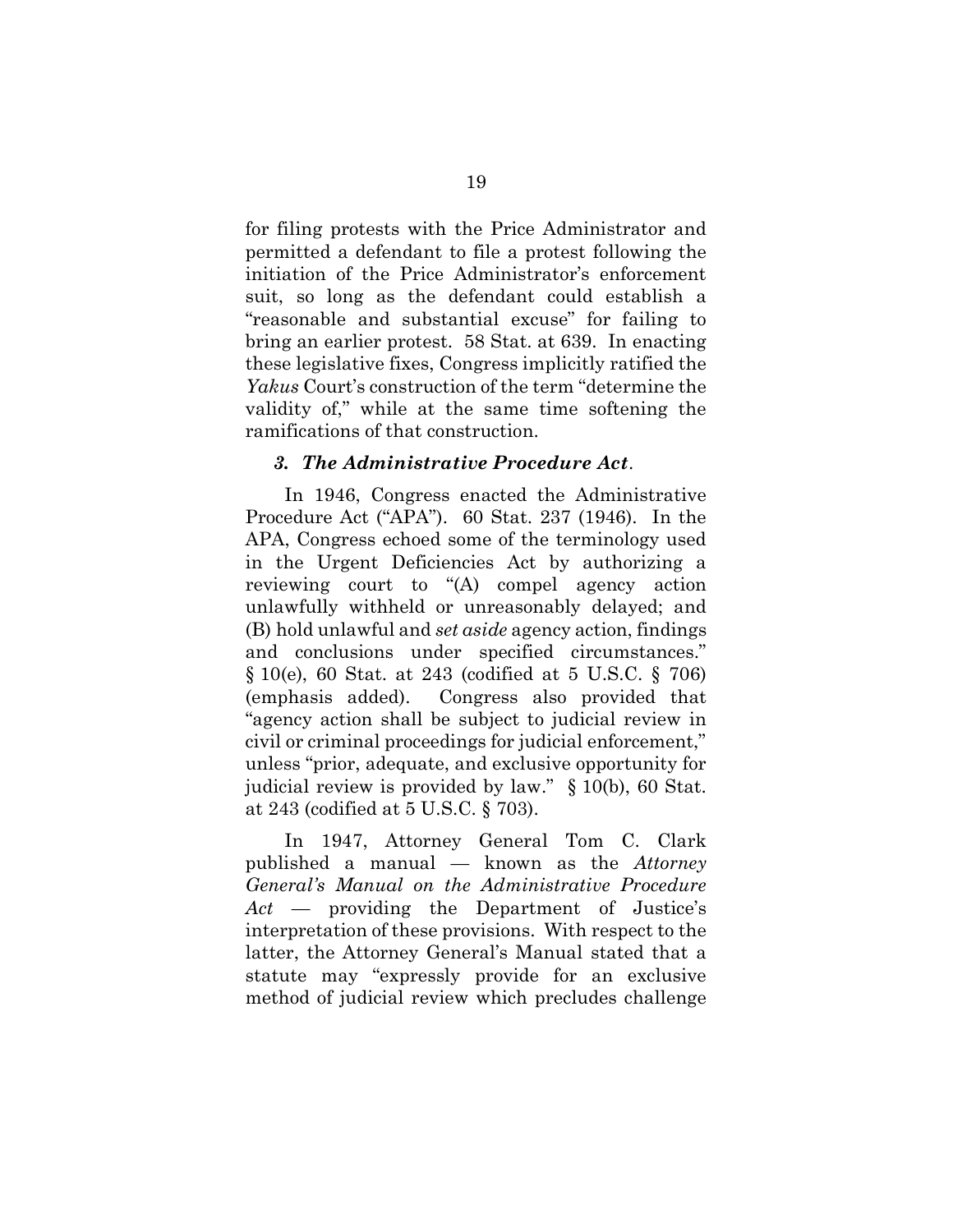of agency action in enforcement proceedings" and cited section 204(d) of the EPCA. Id. at 99 & n.13. The Manual acknowledged that "[t]here are many situations in which the invalidity of agency action may be set up as a defense in enforcement proceedings." Id. at 100.

#### 4. Administrative Orders Review Act.

 The Hobbs Act had its genesis in a request from Chief Justice Harlan Fiske Stone that members of the Judicial Conference of Senior Circuit Judges study the procedure for judicial review of orders by the ICC and other agencies. Providing for the Review of Orders of Certain Agencies, and Incorporating into the Judicial Code Certain Statutes Relating to Three-Judge District Courts, Hearings before Subcommittee No. 3 and Subcommittee No. 4 of the Committee on the Judiciary, House of Representatives, on H.R. 1468, H.R. 1470, and H.R. 2271, 80th Cong., at 27 (Mar. 17, 1947) (hereinafter, "Hobbs Act Committee Hearings") (remarks of Judge Orie Phillips) (observing that the proposed legislation "had their beginning in a request made by the late Chief Justice Stone, that the judicial conference make a study of the procedure for review of administrative orders under the Urgent Deficiencies Act"). Under then-existing law, certain agency orders were reviewed by a three-judge district court and appealable as of right to the Supreme Court. See id.; see also Report of the Judicial Conference of Senior Circuit Judges 17 (1942) (noting that the appointed committee consisted of Judges Learned Hand, Calvert Magruder, Armistead Dobie, and Walter Lindley and ICC Commissioner Clyde B. Aitchison). After being appointed in 1942, the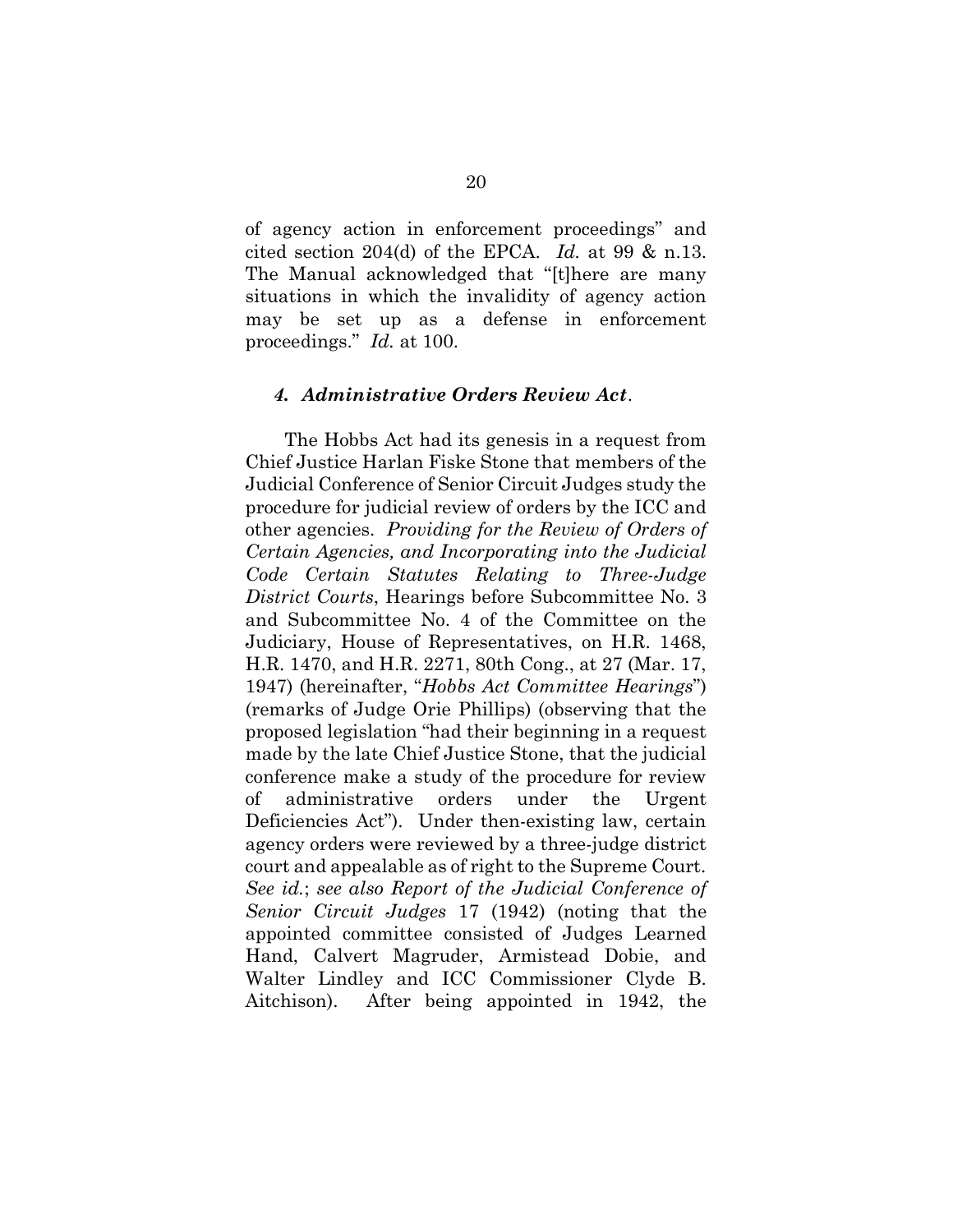Judicial Conference's committee initially split into two, with one part addressing proposed legislation providing for a uniform method of assembling threejudge district courts and another part addressing proposed legislation providing for appellate review of administrative orders. See Report of the Judicial Conference of Senior Circuit Judges 20-21 (1943) (noting that, in 1943, Judge Albert Maris presented the views of the first committee and that the two committees were then consolidated into a single committee chaired by Judge Orie Phillips). In 1944, the committee recommended a draft bill that (in the words of Chief Justice Stone) gave "to the Circuit Courts of Appeals . . . exclusive jurisdiction to enjoin or set aside certain specified orders of the Interstate Commerce Commission." Report of the Judicial Conference of Senior Circuit Judges 12 (1944).

 The following year, in 1945, the Judicial Conference approved the draft bill for the ICC, and considered another proposed bill to regularize review of certain orders "of the Secretary of Agriculture under the Packers and Stockyards Act, 1921, and the Perishable Agricultural Commodities Act, 1930, certain orders by the Federal Communications Commission under the Communications Act of 1934, and certain orders by the United States Maritime Commission under the Shipping Act of 1916." Report of the Judicial Conference of Senior Circuit Judges 12 (1945). In 1946, the Judicial Conference accepted a request of the United States Maritime Commission to amend the ICC proposal to "bring orders of that agency within the provisions of the bill." Report of the Judicial Conference of Senior Circuit Judges 17 (1946). In addition, the Conference recommended adoption of a bill giving the circuit courts "exclusive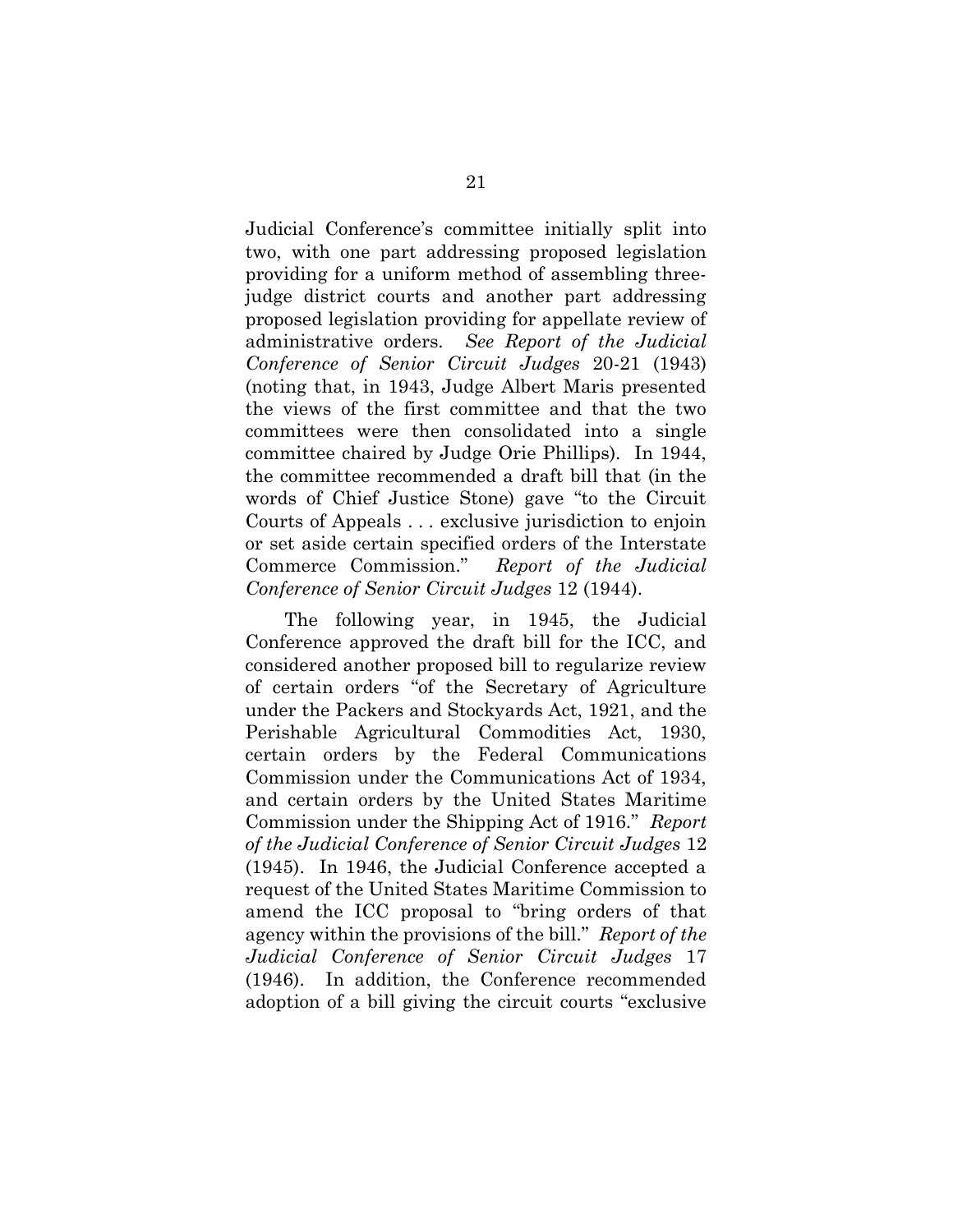jurisdiction to enjoin, set aside, suspend, or determine the validity of all final orders of the Federal Communications Commission made under the Communications Act of 1934, as amended, and certain orders of the Secretary of Agriculture made under the Packers and Stockyards Act of 1921, as amended, and under the Perishable Agricultural Commodities Act of 1930, as amended." Id. (As is made clear by this sequence of events, this third recommendation adopted the "determine the validity of" language that found its way into the final Act.)

 For these reasons, when the Judicial Conference finally presented legislation to Congress in 1947, it did so in the form of three separate bills. See Hobbs Act Committee Hearings 1, 5 (Mar. 7, 1947); see also Report of the Judicial Conference of Senior Circuit Judges 19 (1947) (noting that the Conference had approved "three legislative proposals, one with respect to review of certain orders of the [ICC] and the United States Maritime Commission, one with respect to review of certain orders of the Federal Communications Commission and the Secretary of the Agriculture, and one amending certain provisions of the Urgent Deficiencies Act, and providing a uniform procedure for constituting three-judge district courts" and that Judge Phillips "submitted the report of the Committee concerning the status of these Conference proposals" to Congress). Specifically, the review provision for proposed H.R. 1468 gave circuit courts "exclusive jurisdiction to enjoin, set aside, or suspend in whole or in part [certain] final orders" of the ICC and United States Maritime Commission. Hobbs Act Committee Hearings 21 (Mar. 17, 1947); see also id. at 22-24. By contrast, the review provision for proposed H.R. 1470 gave circuit courts "exclusive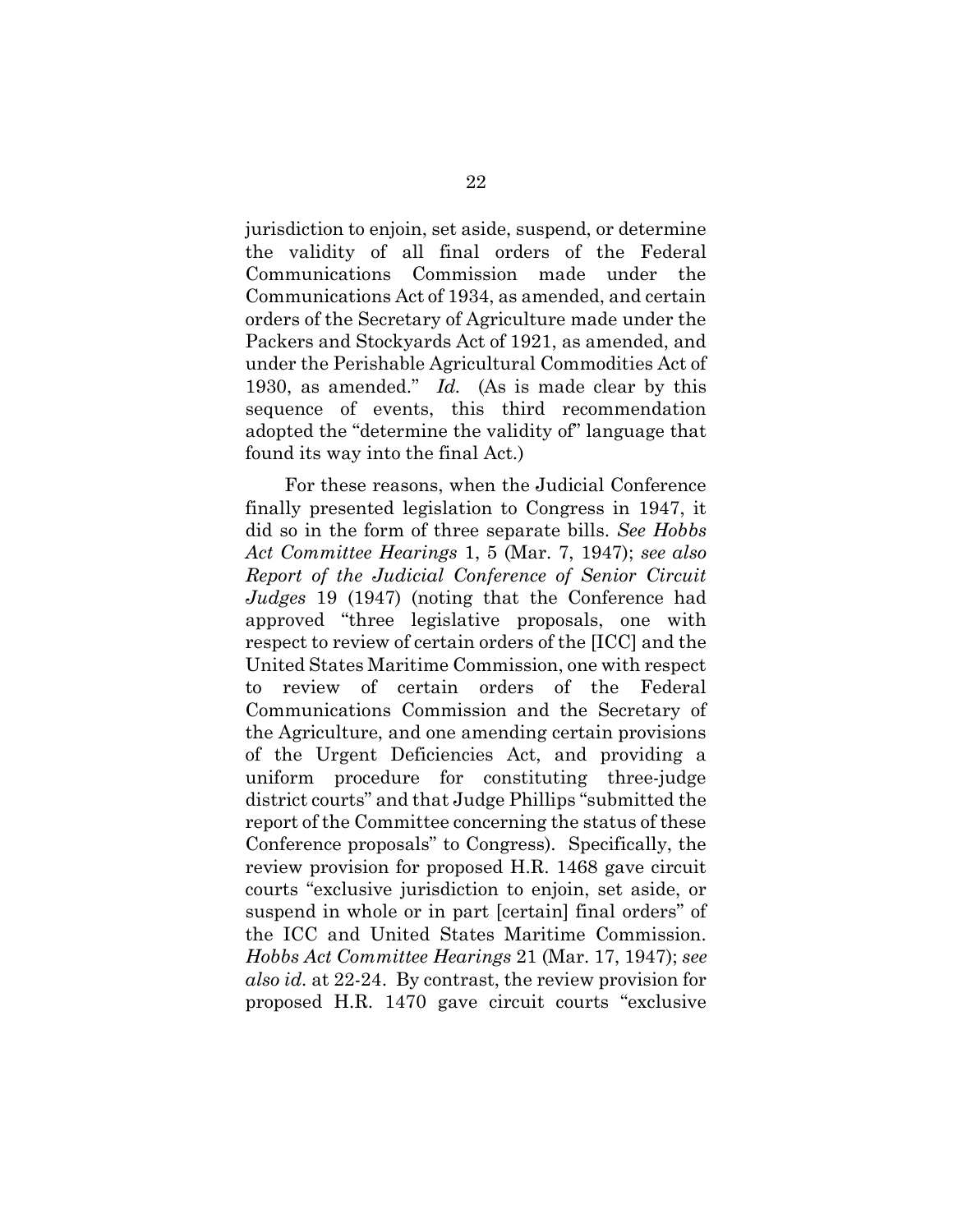jurisdiction to enjoin, set aside, suspend (in whole or in part), or to determine the validity of, all final orders" of the FCC and the Secretary of Agriculture. Id. at 24; see also id. at 25-26.

 After several years of consideration, Congress combined the relevant portions of the three bills into a single statute that became the Hobbs Act authorizing review of the Federal Communications Commission, the Secretary of Agriculture, and the United States Maritime Commission. See Report of the Judicial Conference of Senior Circuit Judges 222 (1950). In doing so, Congress used the broader language contained in the original H.R. 1470, giving circuit courts "exclusive jurisdiction to enjoin, set aside, suspend (in whole or in part), or to determine the validity of, all [listed] final orders." H.R. 5487, 81st Cong., 1st Sess. (introduced by Rep. Hobbs on July 5, 1949).

 As a result, comparable to the EPCA, the enacted Hobbs Act granted a "party aggrieved" by an order the right to petition within 60 days from the order's entry, § 4, 64 Stat. at 1130 (codified at 28 U.S.C. § 2344), and thereby bring an action "against the United States" in the "judicial circuit in which the petitioner resides or has its principal office" or in the D.C. Circuit, § 3, 64 Stat. at 1130 (codified at 28 U.S.C. § 2343). The courts of appeals were given "exclusive jurisdiction to enjoin, set aside, suspend (in whole or in part), or to determine the validity of" certain final orders, § 2, 64 Stat. at 1129, including those involving the FCC in this case, see Pet. Br. 7-13; see also 28 U.S.C. § 2349(a) (authorizing the court of appeals to enter a "judgment determining the validity of, and enjoining, setting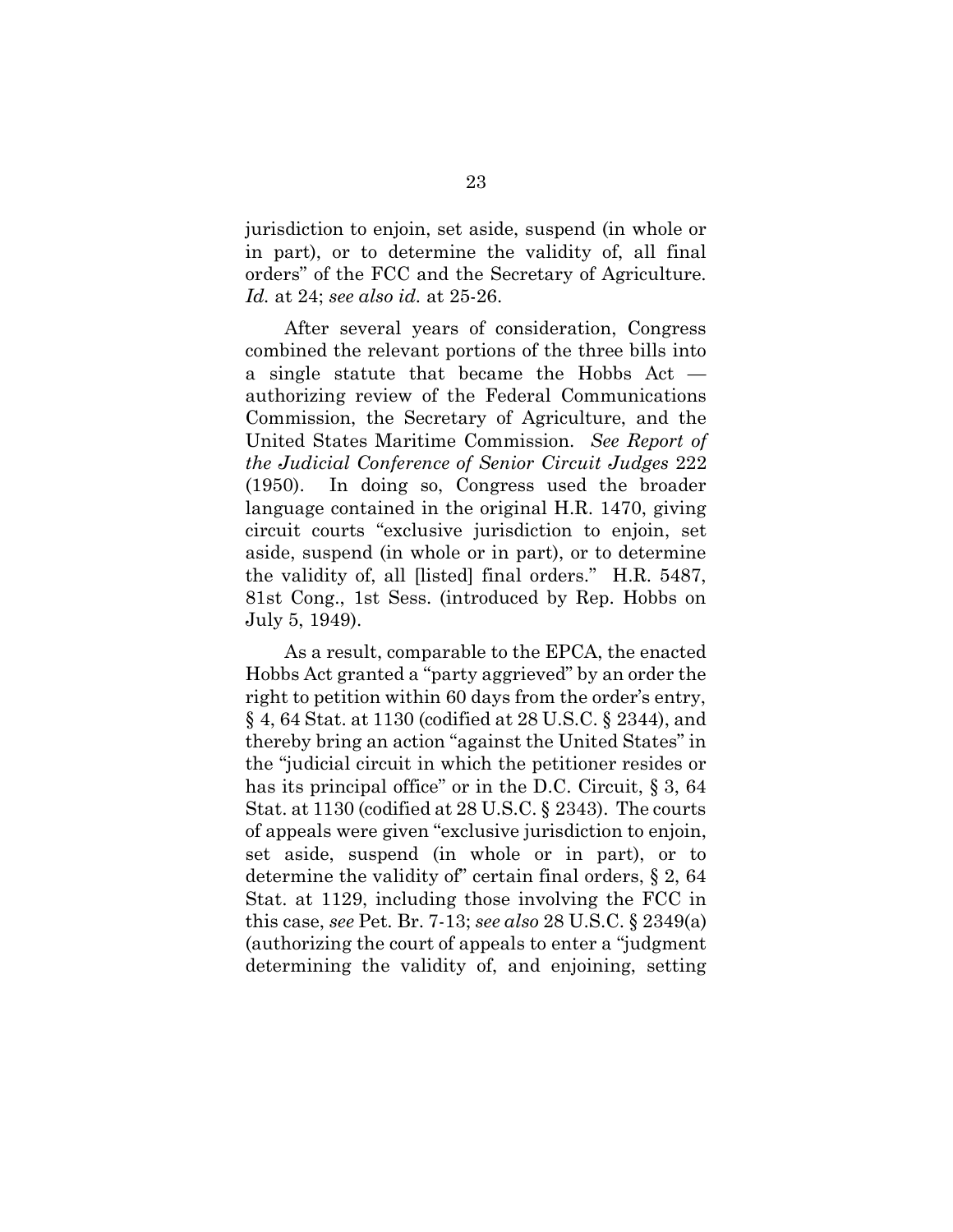aside, or suspending, in whole or in part, the order of the agency").

#### ARGUMENT

 "[I]f a word is obviously transplanted from another legal source, whether the common law or other legislation, it brings the old soil with it." Felix Frankfurter, Some Reflections on the Reading of Statutes, 47 Colum. L. Rev. 527, 537 (1947). Justice Frankfurter's maxim all but decides this case. Here, the most plausible interpretation of the Hobbs Act is that Congress in 1950 incorporated the similar language used in the EPCA in 1942. As a result, the term "determine the validity of," as used in the Hobbs Act, carries the same meaning given to it under the  $EPCA$  — as well as the same limitations. That statutory term prohibits a district court from "determining the validity of" a regulation where, as in Yakus, a violation of the regulation is made an element of a crime or civil action. In such a case, a district court cannot reject any interpretation contained in the regulation without declaring the regulation invalid, because the statute itself is predicated on violating the regulation. But the Hobbs Act does not prohibit a district court from interpreting statutory text in other circumstances.

### A. The Hobbs Act's use of the term "determine the validity of" incorporated preexisting statutory usage.

 For several reasons, the most plausible inference is that the Hobbs Act's use of the term "determine the validity of" was intended to mimic the term's use in the EPCA.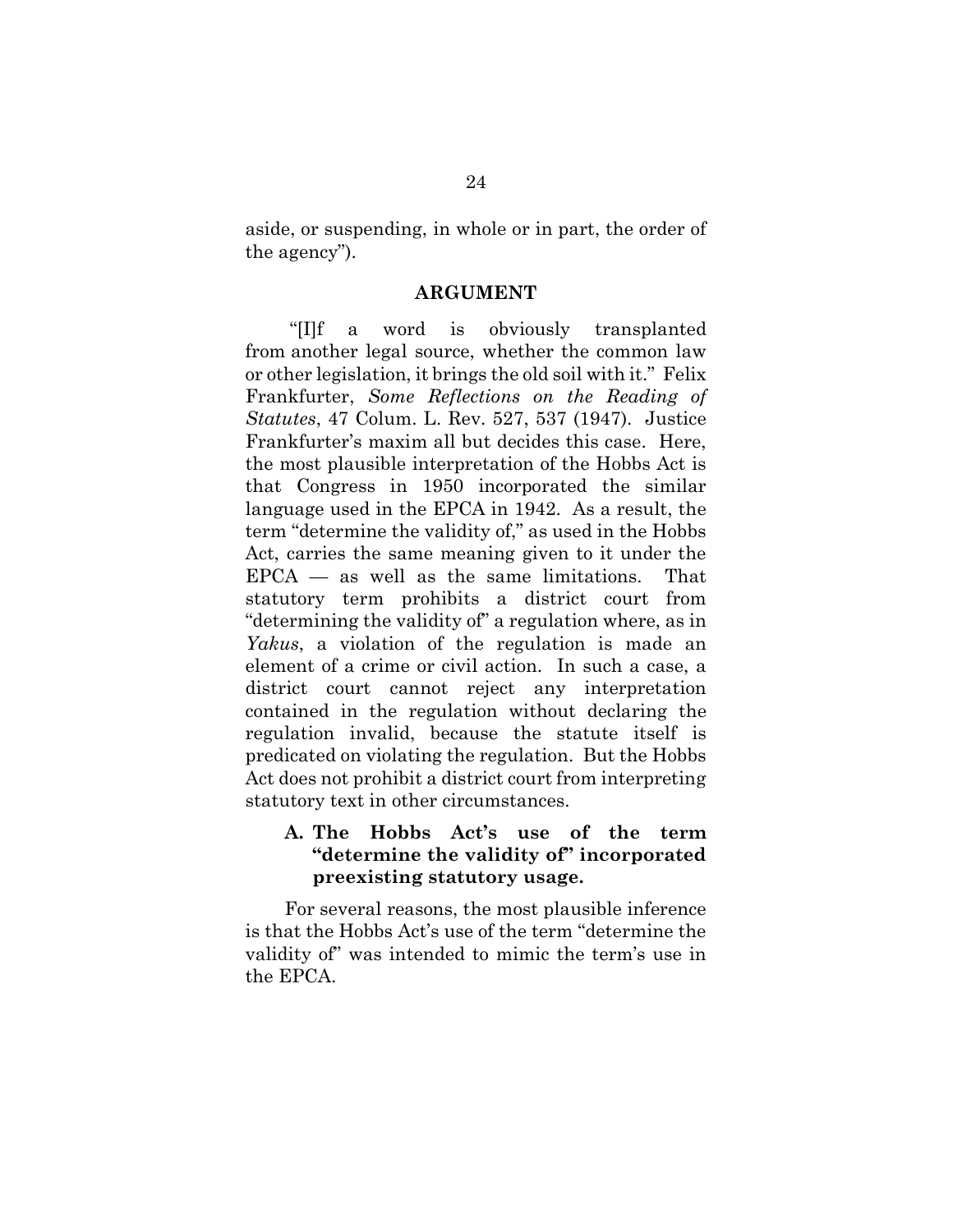For one thing, the EPCA was the only statutory review provision that had, to that date, used this terminology. That fact, in itself, is highly salient. In general, statutory provisions ought to be interpreted in a consistent fashion. See Caleb Nelson, Statutory Interpretation 486-525 (2011) (discussing the notion that "statutes address[ing] the same subject" might be read "*in pari materia*" such that "courts construing" one statute should seek guidance from other related statutes"); see Branch v. Smith, 538 U.S. 254, 281 (2003) (plurality opinion of Scalia, J.); cf. Erlenbaugh v. United States, 409 U.S. 239, 243-44 (1972) (indicating that the in pari materia canon, meaning the presumption that "a legislative body uses a particular word with a consistent meaning in a given context," is at its strongest "when the statutes were enacted by the same legislative body at the same time"). But where the statutory language is unusual for the context, there is every reason to believe the later-enacted statute was copied from (and intended to have the same meaning as) the earlier statute.

 For another, cases involving the Emergency Price Control Act (and the Office of Price Administration's enforcement of it) could not have been more squarely in the public eye in the years preceding Congress's consideration and enactment of the Hobbs Act. For example, in 1944, 38,499 civil cases were commenced in federal district courts. See Report of the Judicial Conference of Senior Circuit Judges 6 (1945). That number increased to 60,965 in 1945 and 67,835 in 1946. See id. at 6. As the Judicial Conference observed, "[t]he phenomenal increase in the number of [civil] cases filed [in district courts] during the past two years is accounted for by the 28,653 civil cases commenced by the Office of Price Administration in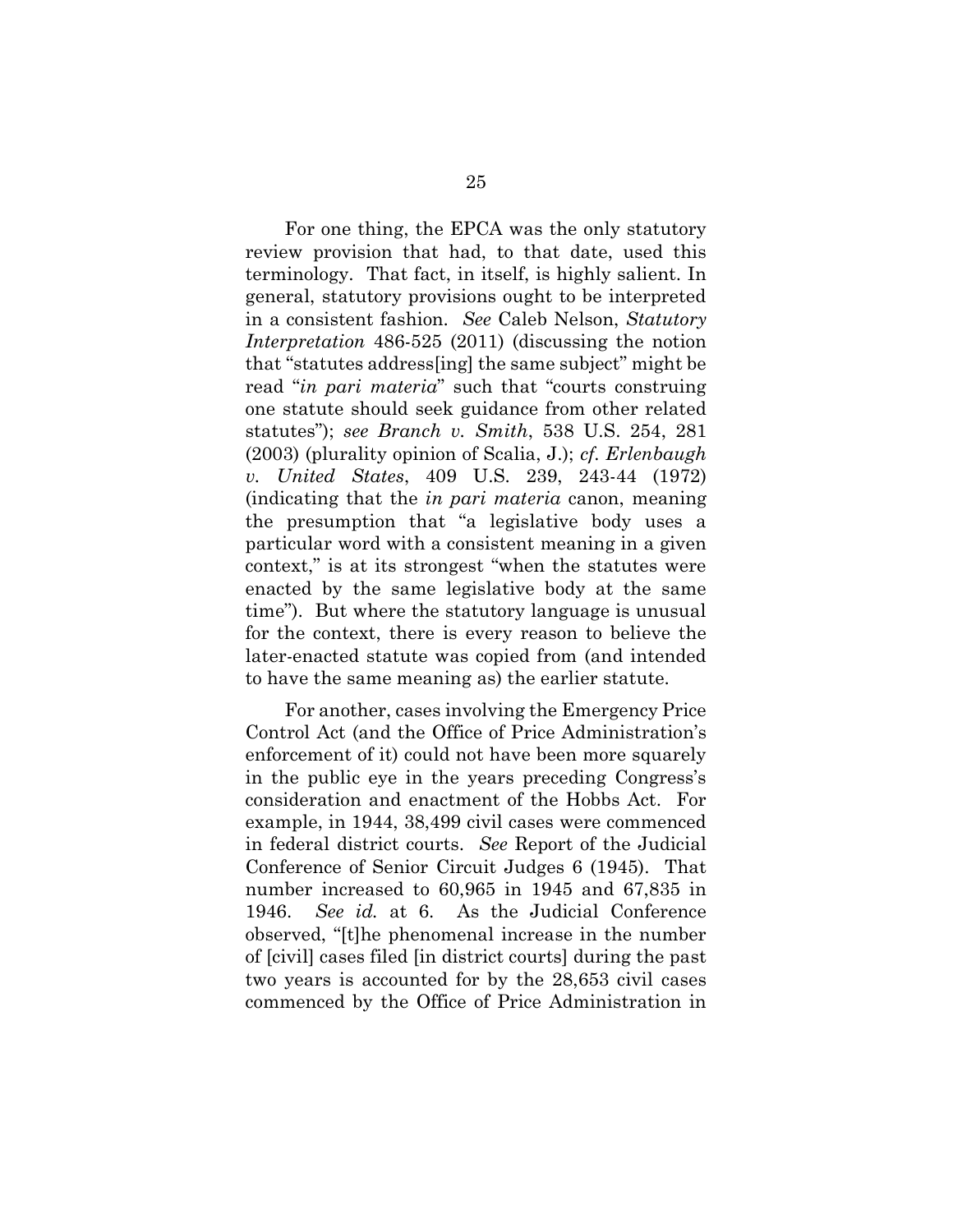1945 and the 31,252 cases in 1946." Id. As a result, in 1946, "almost half of [all civil] cases were brought by the Office of Price Administration for enforcement of price control and rationing regulations." Id. at 5.

 For yet another reason, there is evidence in the legislative record suggesting that informed observers would have understood the Hobbs Act's use of the language "determine the validity of" to be the same as the Emergency Price Control Act's use. An extensive objection at the 1947 subcommittee hearings indicates how at least one private attorney understood the Hobbs Act's language:

> I think Your Honors will recall in your deliberations on the Administrative Procedure Act that a strong contention had been made that it was inherently wrong in our country that a man could be indicted criminally for the violation of an administrative order and then not be permitted to defend himself on the ground that the order itself was invalid because beyond the authority of the agency to make it.

> That was an evil that had been developing in our country, the tendency being to say, "Well, you at least committed a crime because you violated the order. Maybe the order was no good, but you violated it."

> That was not quite a fair presentation, because so many of these orders, in the many of their wording, leave a layman in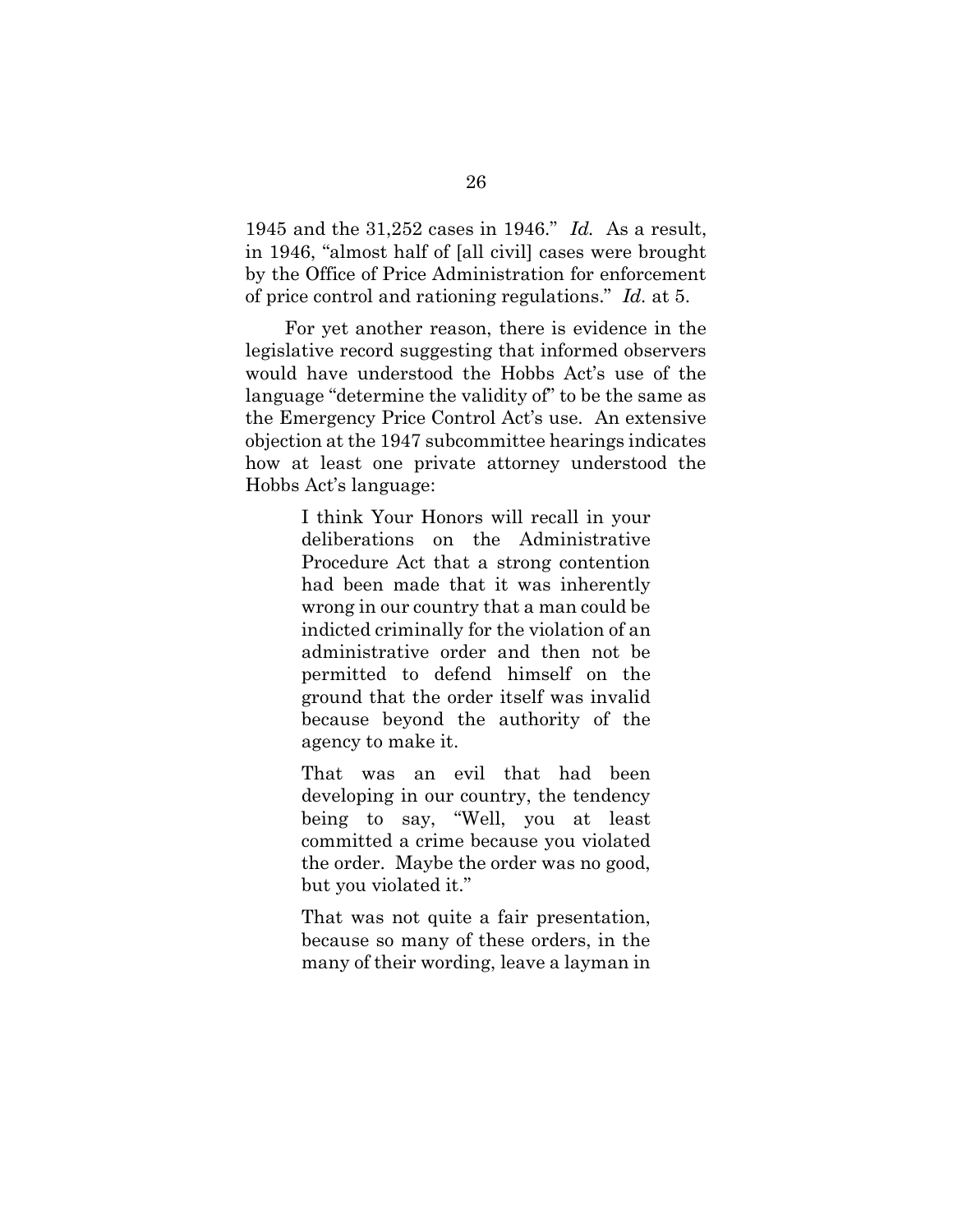a great deal of doubt as to just what his rights and duties are.

So, Your Honors, then, in the enactment of the Administrative Procedure Act, section 10, paragraph (b), provided, and we were all delighted with it, that the validity of an administrative order may be challenged by way of defense in a criminal proceeding brought to enforce such an order, under these conditions, being, namely, that there has not previously existed an adequate exclusive remedy of a different kind.

. . .

Now, in this legislation before Your Honors, I do not suppose with any deepdyed plot, nonetheless I have observed that it is expressly provided that the system of review here set up shall be exclusive.

Now, that is not mere accident.

Were that concept to be continued in this legislation, should Your Honors pass it, it is the death knell again, before the ink is hardly dry, to the Administrative Procedure Act. It is the death knell to the opportunity of a defendant to say, "Well, if I did violate the order innocently, then the order itself was not a valid order." You are taking from him that right of defense in a criminal action, and I do not believe Your Honors would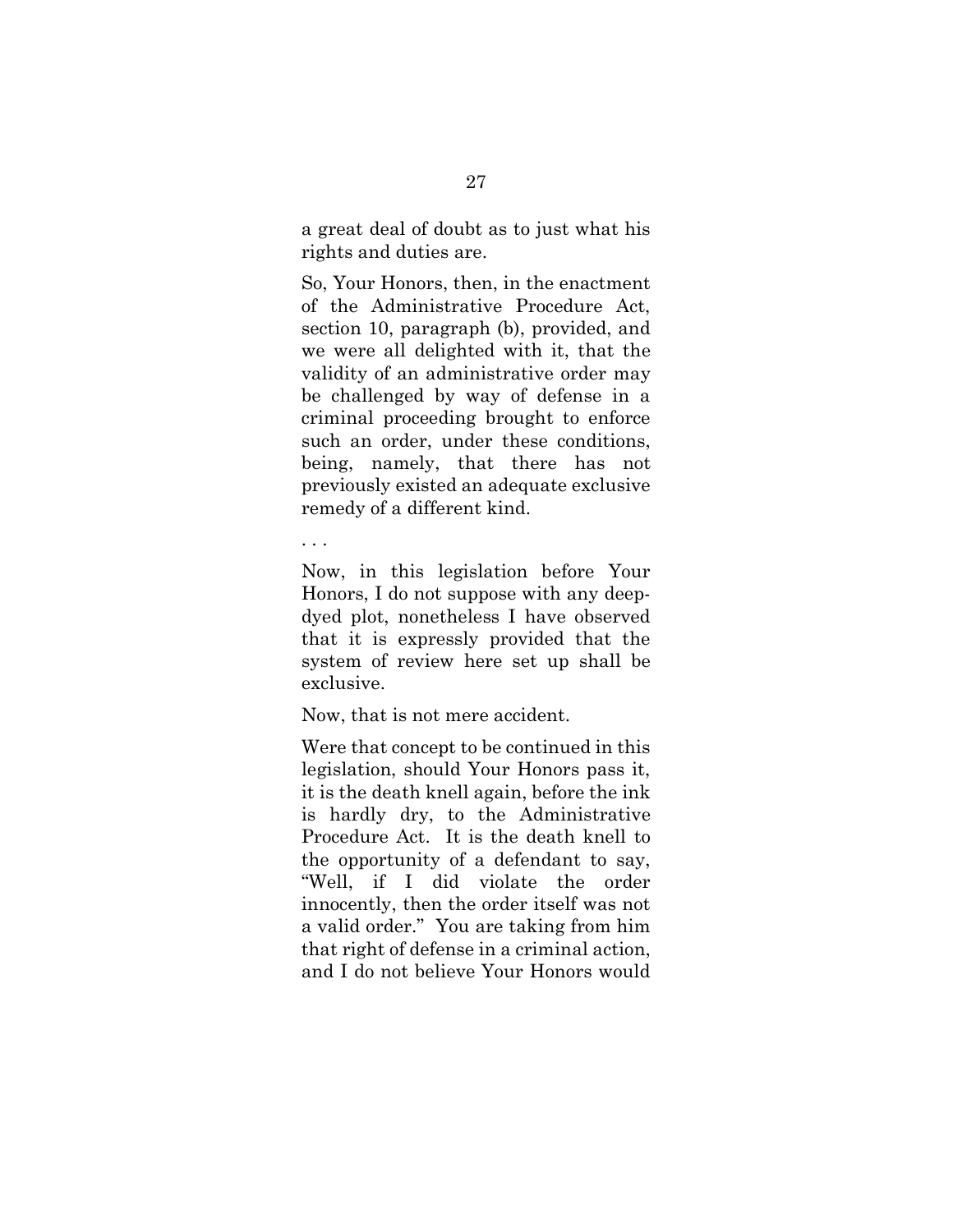#### wish to do so so soon after the Administrative Procedure Act.

Hobbs Act Committee Hearings 45-46 (Mar. 17, 1947) (remarks of Mr. Charles Cotterill). No action appears to have been taken in light of these remarks, though there are scattered comments in the record suggesting concern about the proposed legislation's consistency with the Administrative Procedure Act. See id. at 113 (Mar. 10, 1949) (suggesting that Rep. Francis Walter, one of the APA's proponents, expressed such a concern); id. at  $149$  (Apr. 1, 1949). To be sure, amicus believes that the aforementioned remarks were merely those of a private attorney and by no means ought to be privileged in the search for the meaning of the Hobbs Act. But they cast light on what an informed observer might have thought the terms of the Act meant, in context, when Congress enacted the statute in 1950.

 Finally, it is worth noting that the EPCA and the Hobbs Act are different in certain respects. For one thing, as the Yakus Court noted, the EPCA was a wartime measure; the Hobbs Act is not. For another, EPCA had a "belt and suspenders" aspect that the Hobbs Act lacks. The EPCA gave the Emergency Court of Appeals "exclusive jurisdiction to determine the validity of any regulation or order," while denying to other courts "jurisdiction or power to consider the validity of any such regulation, order, or price schedule." EPCA § 204(d), 56 Stat. at 33. The Hobbs Act lacks this "consider the validity" language.

 Nevertheless, on balance and against the full backdrop, the most plausible inference is that the drafters of the Hobbs Act borrowed the "determine the validity of" language from the Emergency Price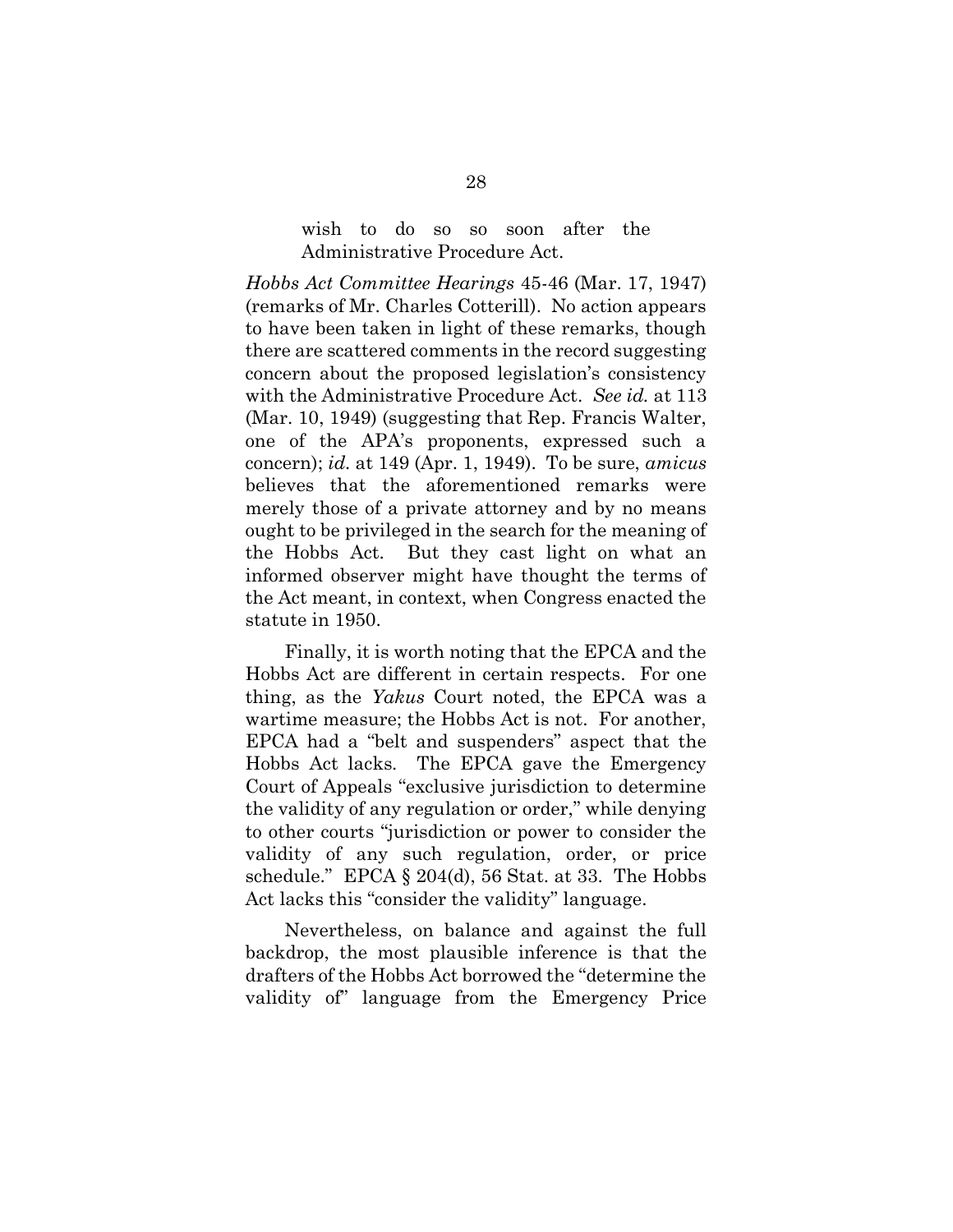Control Act. While the wartime nature of the EPCA is surely significant when it comes to the statute's constitutionality, it is unclear why it should have any significance on the question of the meaning of a statute. Moreover, while it is true that the Hobbs Act lacks the "belt and suspenders" quality of the EPCA, it is unclear why that should affect the proper interpretation of the terms that the Hobbs Act does contain: "Exclusive jurisdiction" to "determine the validity." At the end of the day, the most plausible inference is that informed members of the public would have understood the Hobbs Act's language to have essentially the same import as the same language from the Emergency Price Control Act and to incorporate the holding of Yakus.

## B. A court does not "determine the validity of" a regulation by disagreeing with the interpretation embraced in the regulation.

 Just as the Hobbs Act incorporates the preexisting gloss on the terms "determine the validity," so too does it incorporate the preexisting limits imposed on those terms. In this instance, the critical limit is the distinction between a regulation that is made the predicate for a statutory violation, criminal or civil, and a regulation that merely interprets statutory text. In the former case, Yakus holds that a defense arguing that the regulation is invalid would ask the district court to "determine the validity of" the regulation. In the latter case, at the time of the Hobbs Act's enactment, the natural understanding would have been that mere judicial disagreement with an interpretation embraced by a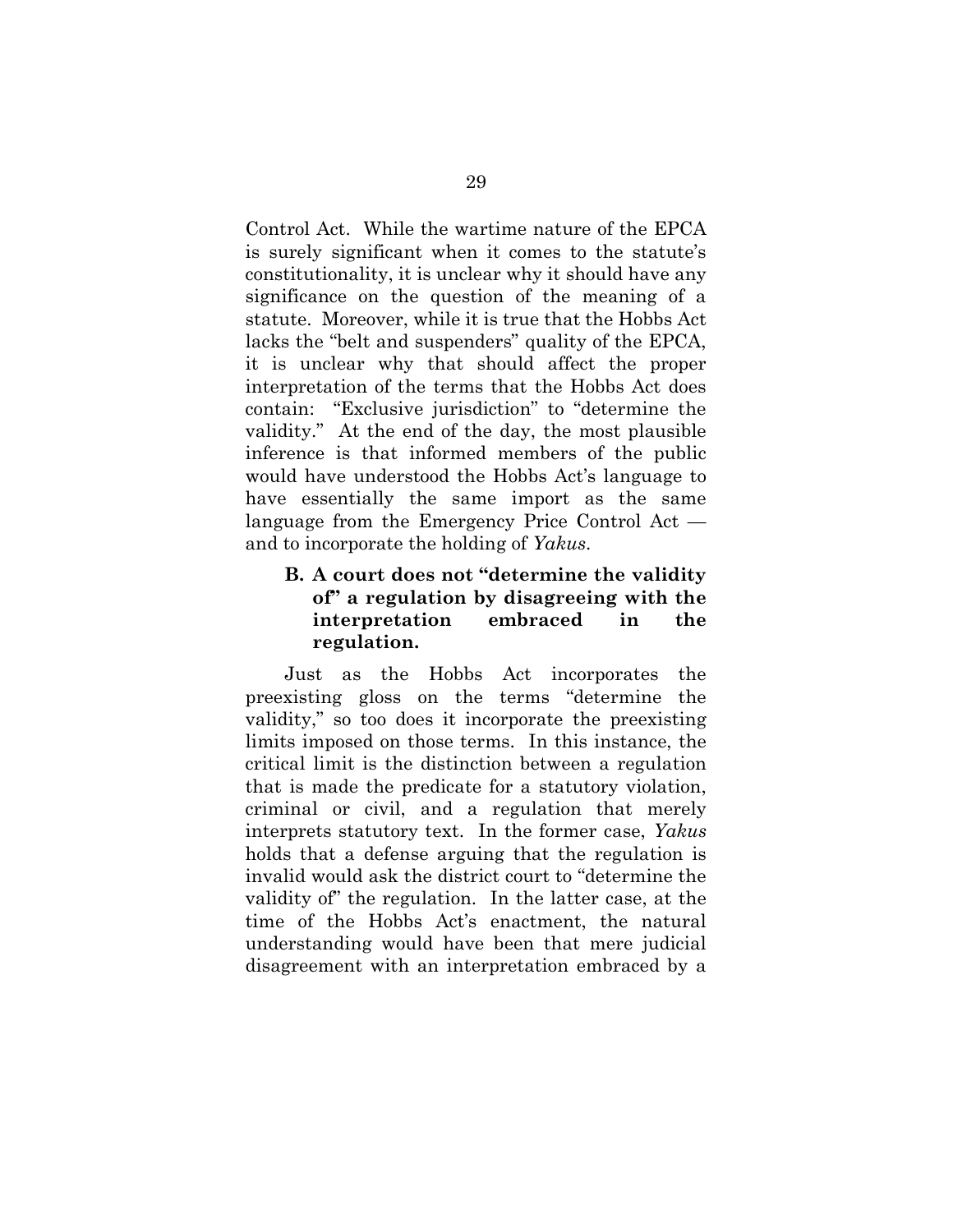regulation does not call that regulation's "validity" into doubt.

First, the text of the Hobbs Act supports this interpretation. It grants courts of appeals the "exclusive jurisdiction" to "determine the validity of" agency regulations, thereby precluding district courts from doing the same. 28 U.S.C. § 2342. The text, however, does not suggest that district courts are precluded from taking actions with the "effect" of questioning the validity of an interpretation embraced by a regulation. The narrower language — "determine the validity of" — naturally encompasses fact patterns like the one at issue in Yakus, while leaving to district courts the ordinary judicial task of statutory interpretation.

Second, precedent supports this interpretation. Take Yakus, for example. The Court made clear that its holding was tied to the statutory scheme established by the EPCA, which "ma[de] criminal the violation of an administrative regulation, by one who has failed to avail himself" of separate procedures for appeal. 321 U.S. at 444. The Court repeatedly stressed this aspect of the EPCA, noting that the "indictment charged a violation of the regulation," id. at 447, that the district court was tasked with finding a "violation" of the regulation, id. at 444, and that the procedure was one in "which violation of a price regulation is made penal," id. at 446.

 This Court's cases interpreting the Hobbs Act are to the same effect. Port of Boston Marine Terminal Association v. Rederiaktiebolaget Transatlantic, 400 U.S. 62 (1970), addressed a lawsuit for damages under a port agreement approved by the Federal Maritime Commission, in which a defendant sought to assert a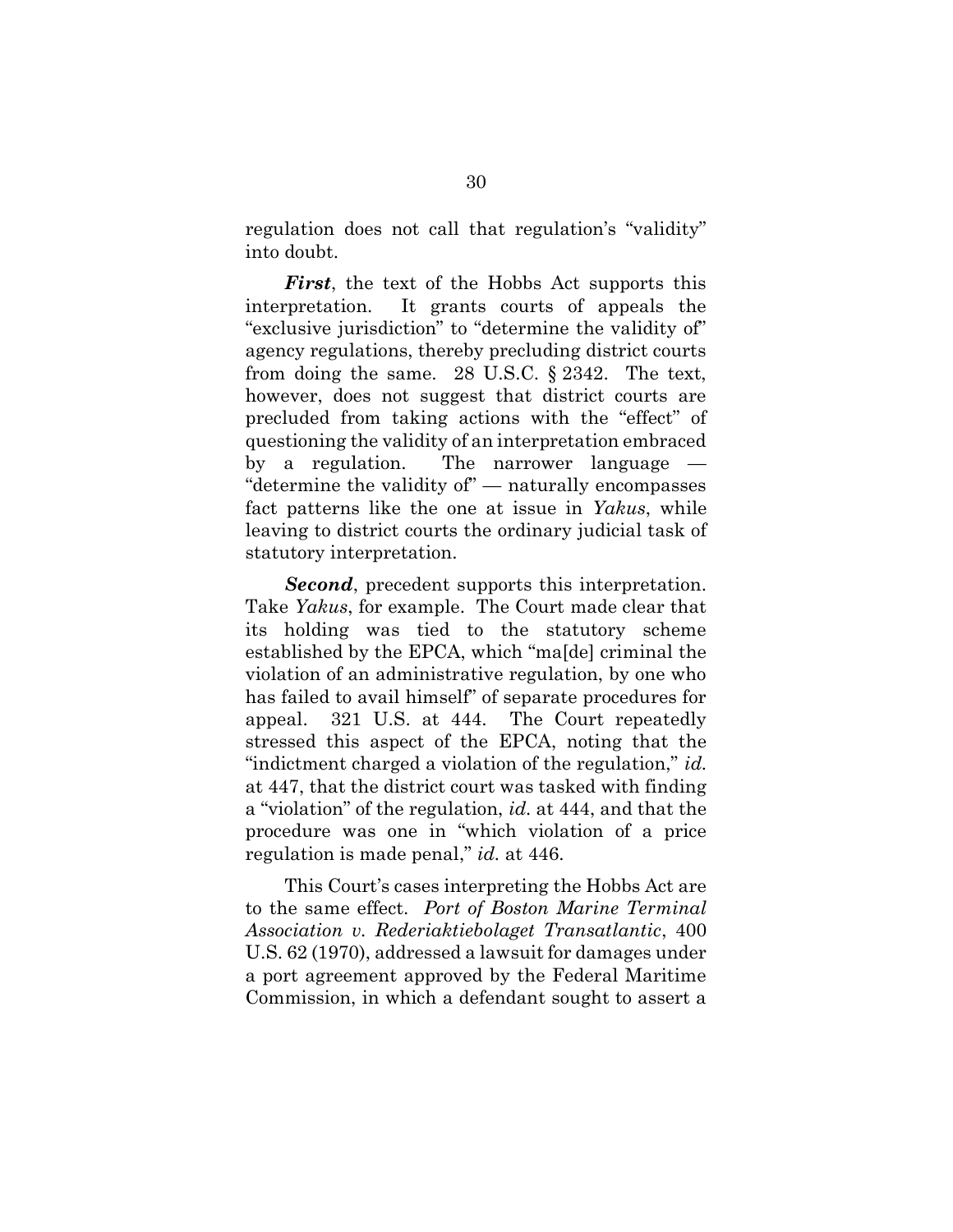defense that the agreement was invalid. See id. at 64- 65 (noting that the Terminal Association brought a state-court action for damages and declaratory relief against the Boston Shipping Association, which defended on the ground that the revised tariff was invalid). Like Yakus, Port of Boston thus addressed a circumstance where the validity of the very "regulation" (in that case, a port agreement) was necessary to establish the elements of the commonlaw claim at issue in the lawsuit. See 420 F.3d 419 (1st Cir. 1970) (recounting facts). Like Yakus, Port of Boston thus illustrates that the Hobbs Act can have preclusive effect outside of the context of actions for injunctive or declaratory relief against the government. See 400 U.S. at 69. And most importantly, like Yakus, Port of Boston illustrates the limit to the application of the Hobbs Act: The lawsuit was about the validity of a tariff that formed the basis for recovery, not the appropriate interpretation of a statute.

 Other cases involve a party seeking equitable or injunctive relief against the government, which brings it within the Hobbs Act's prohibitions on obtaining district-court relief to "enjoin," "set aside," or "suspend" a regulation. In FCC v. ITT World Communications, Inc., 466 U.S. 463 (1984), a company filed suit in district court "to enjoin action that is the outcome of [an FCC] order," id. at 468, thus naturally triggering application of the Hobbs Act's term. Cf. ICC v. Brotherhood of Locomotive Engineers, 482 U.S. 270 (1987); Florida Power & Light Co. v. Lorion, 470 U.S. 729 (1985); Consolo v. Federal Maritime Commission, 383 U.S. 607 (1965).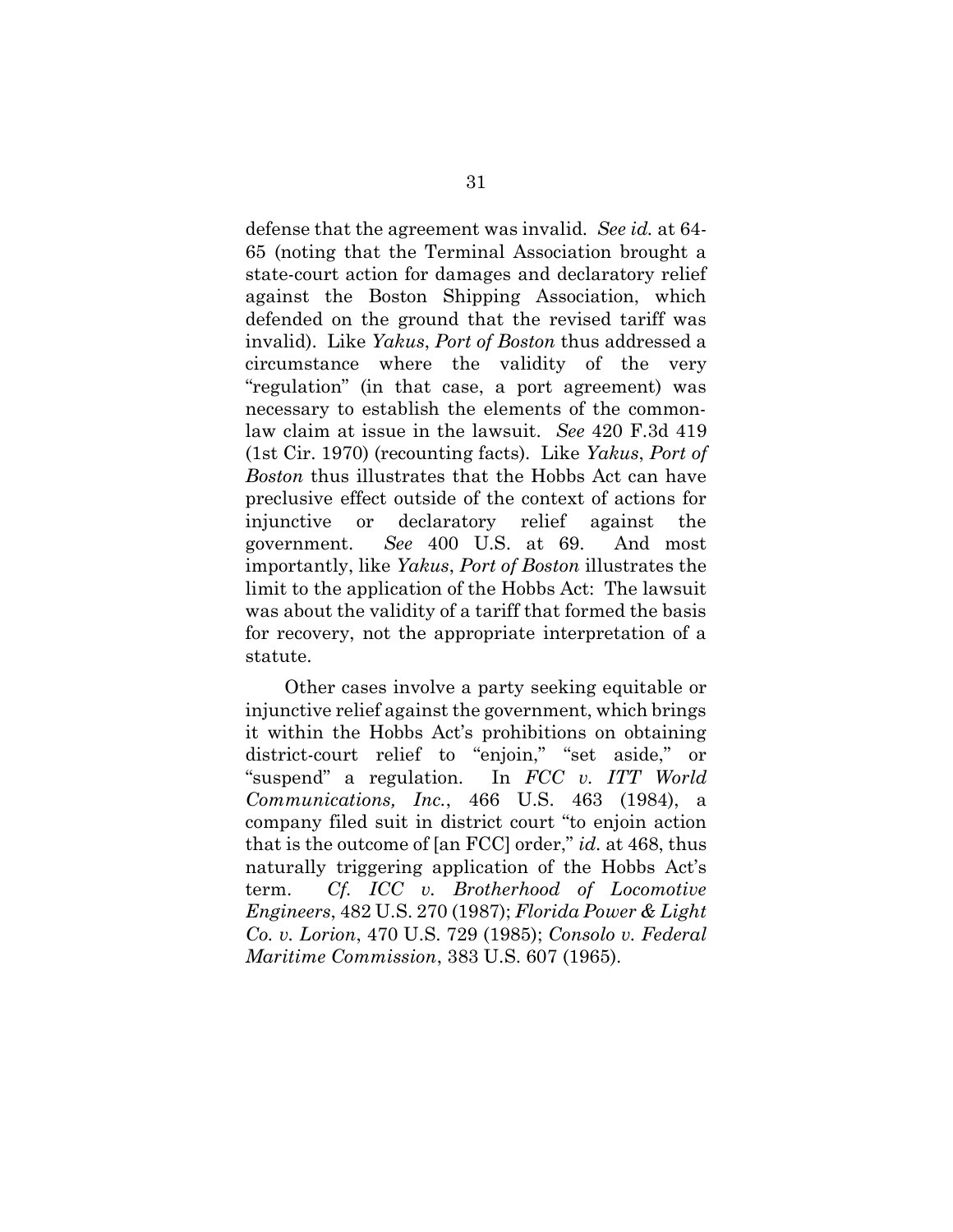Third, interpreting the "determine the validity" of" language in the Hobbs Act more broadly would pose constitutional difficulties. See, e.g., Mendoza-Lopez, 481 at 839 n.15; Adamo Wrecking, 434 U.S. at 289-91 (Powell, J., concurring). As the D.C. Circuit has put it, "[t]he nagging presence of a substantial due process question" with respect to preclusive review provisions "indicates, then, at the very least, the propriety of a narrow interpretation of" the statute. Chrysler Corp v. EPA, 600 F.2d 904 (D.C. Cir. 1979).

Fourth, broader jurisprudential principles regarding the relationship between statutory meaning and agency regulatory authority support this construction of the Hobbs Act. Any argument that judicial disagreement with a regulation's interpretation calls into doubt the regulation's "validity" necessarily depends on the notion that a court must adopt the agency's regulatory interpretation under certain circumstances. Put differently, a necessary premise to the Fourth Circuit's decision below is that a court addresses the "validity" of an agency regulation any time that it interprets the relevant statute. That premise itself rests on a further premise that the interpretations set forth in agency rules must be accorded weight by reviewing courts under appropriate circumstances. See Chevron, U.S.A., Inc. v. Nat. Res. Def. Council, Inc., 467 U.S. 837, 842-43 (1984). (Were the Court not to give weight to agency interpretations under Chevron, nobody would argue that a district court's construction of a statute "determine[d] the validity of" an agency regulation saying the contrary.)

 There is ample reason to believe, however, that Chevron departs from the prevailing views on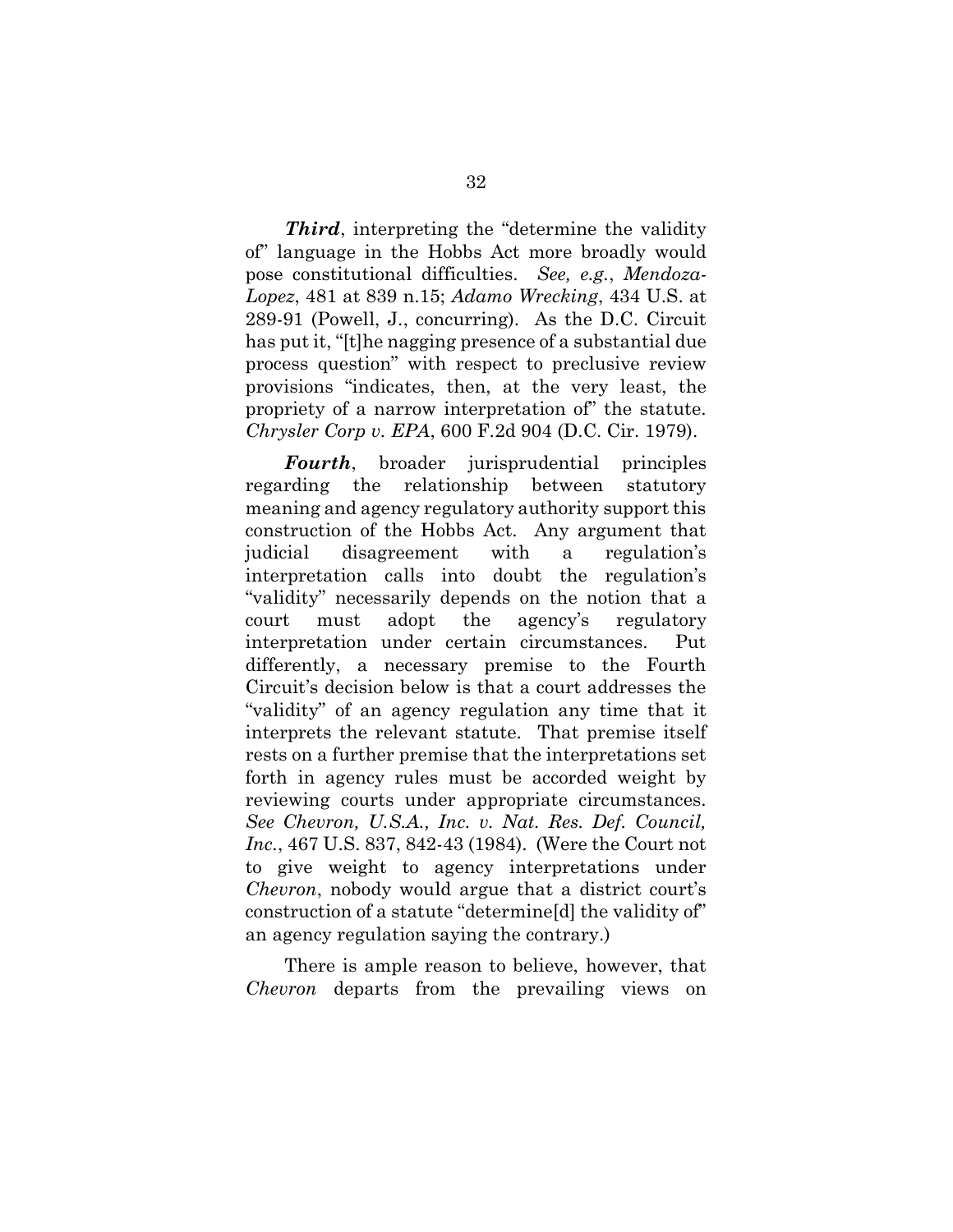statutory interpretation at the time of the APA's, and hence the Hobbs Act's, adoption. See, e.g., Fast v. DiSalle, 193 F.2d 181, 184 (Emergency Ct. App. 1951) (stating that "complainants are quite wrong in supposing that . . . the enforcement court would be bound to assume the correctness and validity of the enforcement director's interpretation of the regulation," but rather "[t]he enforcement court would have to make its own independent determination of a question of law, as to whether . . . the regulation, properly interpreted, authorized the price increases in question"); see generally Aditya Bamzai, The Origins of Judicial Deference to Executive Interpretation, 126 Yale L.J. 908 (2017).

 A holding contrary to the one set forth above, thus, has the potential to import the entire Chevron framework into the jurisdictional analysis under the Hobbs Act. That is because, on the theory that would underlie such a holding, a reviewing court could be viewed as calling into question the regulation's "validity" only if the ordinarily applicable principles required the court to defer to the agency's regulatory interpretation.

 Jurisdictional issues should be clear. Hertz Corp v. Friend, 559 U.S. 77, 96 (2010). Whatever the merits of the Chevron framework, its application is not clear. Respectfully, the court should hesitate before making the Hobbs Act's jurisdictional rules turn on the applicability of the Chevron doctrine.